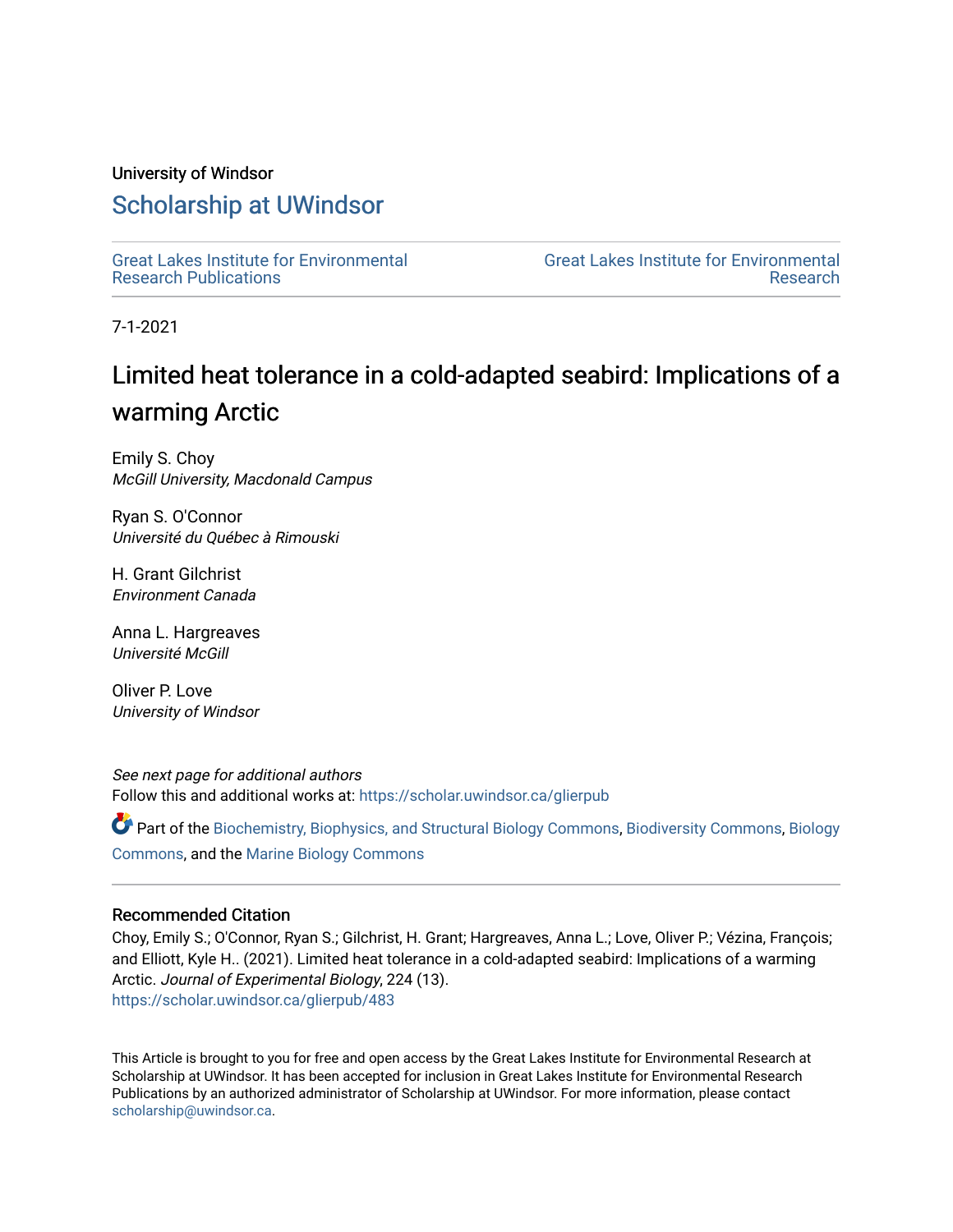# Authors

Emily S. Choy, Ryan S. O'Connor, H. Grant Gilchrist, Anna L. Hargreaves, Oliver P. Love, François Vézina, and Kyle H. Elliott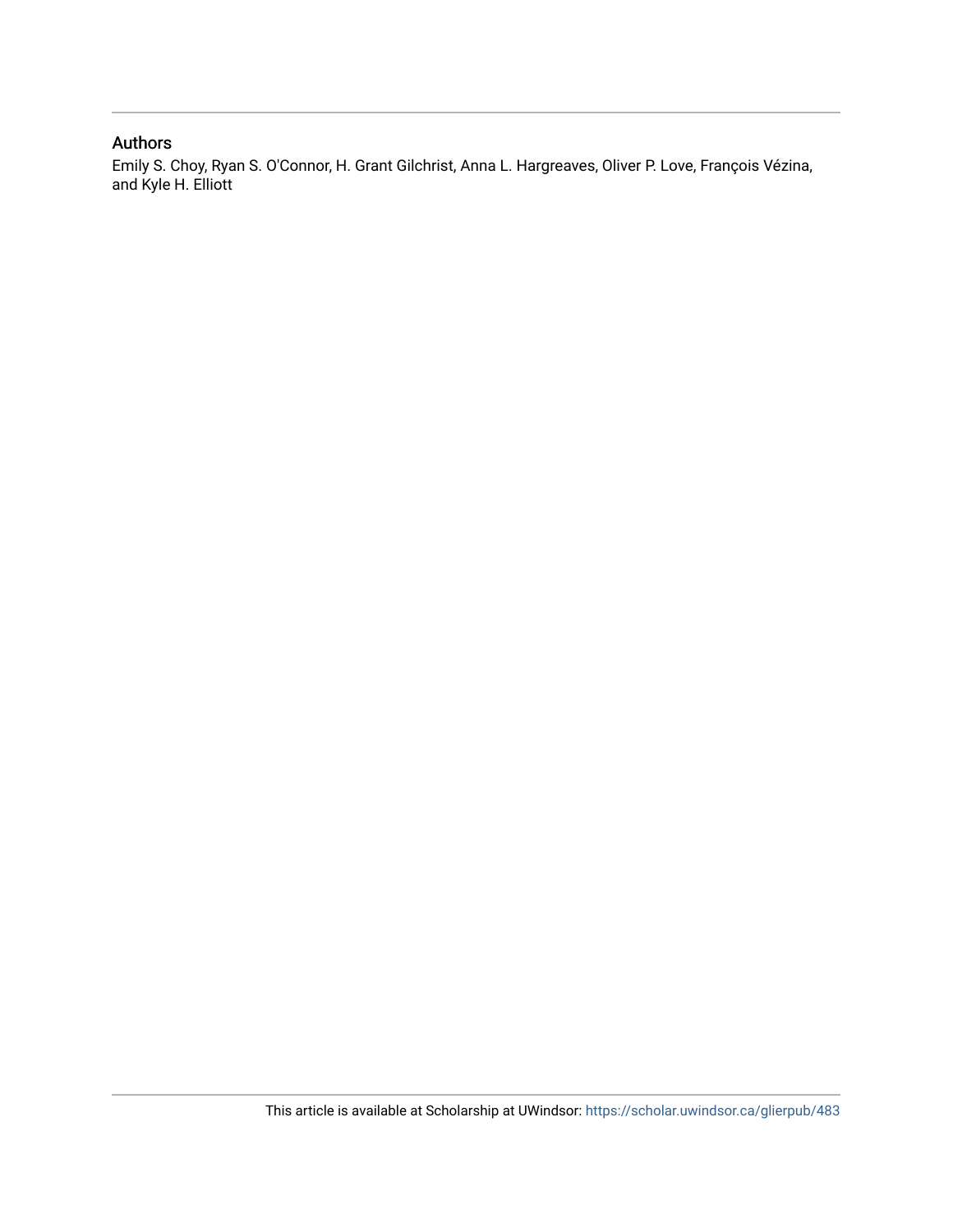# RESEARCH ARTICLE



# Limited heat tolerance in a cold-adapted seabird: implications of a warming Arctic

Emily S. Choy<sup>1,</sup>\*, Ryan S. O'Connor<sup>2,3,4,5</sup>, H. Grant Gilchrist<sup>6</sup>, Anna L. Hargreaves<sup>7</sup>, Oliver P. Love<sup>8</sup>, François Vézina<sup>2,3,4,5</sup> and Kyle H. Elliott<sup>1</sup>

## ABSTRACT

The Arctic is warming at approximately twice the global rate, with welldocumented indirect effects on wildlife. However, few studies have examined the direct effects of warming temperatures on Arctic wildlife, leaving the importance of heat stress unclear. Here, we assessed the direct effects of increasing air temperatures on the physiology of thick-billed murres (Uria lomvia), an Arctic seabird with reported mortalities due to heat stress while nesting on sun-exposed cliffs. We used flow-through respirometry to measure the response of body temperature, resting metabolic rate, evaporative water loss and evaporative cooling efficiency (the ratio of evaporative heat loss to metabolic heat production) in murres while experimentally increasing air temperature. Murres had limited heat tolerance, exhibiting: (1) a low maximum body temperature (43.3°C); (2) a moderate increase in resting metabolic rate relative that within their thermoneutral zone (1.57 times); (3) a small increase in evaporative water loss rate relative that within their thermoneutral zone (1.26 times); and (4) a low maximum evaporative cooling efficiency (0.33). Moreover, evaporative cooling efficiency decreased with increasing air temperature, suggesting murres were producing heat at a faster rate than they were dissipating it. Larger murres also had a higher rate of increase in resting metabolic rate and a lower rate of increase in evaporative water loss than smaller murres; therefore, evaporative cooling efficiency declined with increasing body mass. As a coldadapted bird, murres' limited heat tolerance likely explains their mortality on warm days. Direct effects of overheating on Arctic wildlife may be an important but under-reported impact of climate change.

#### KEY WORDS: Arctic climate change, Evaporative cooling efficiency, Evaporative water loss, Thick-billed murres, Heat stress, Seabirds

<sup>1</sup>Department of Natural Resource Sciences, McGill University, Ste Anne de Bellevue, QC, Canada H9X 3V9. <sup>2</sup> Département de Biologie, Chimie et Géographie, Université du Québec à Rimouski, Rimouski, QC, Canada 95L 3A1. <sup>3</sup>Groupe de recherche sur les environnements nordiques BORÉAS, Institut nordique du Québec, Université du Québec à Rimouski, Rimouski, QC, Canada 95L 3A1. <sup>4</sup>Centre d'études Nordiques, Université du Québec à Rimouski, Rimouski, QC Canada 95L 3A1. <sup>5</sup>Centre de la Science de la Biodiversité du Québec, Université du Québec à Rimouski, Rimouski, QC, Canada 95L 3A1. <sup>6</sup>National Wildlife Research Centre, Environment and Climate Change Canada, 1125 Colonel By Dr, Ottawa, ON, Canada K1S 5B6. <sup>7</sup>Department of Biology, McGill University, Montreal, QC, Canada H3G 0B1. <sup>8</sup>Department of Integrative Biology, University of Windsor, Windsor, ON, Canada N9B 3P4.

\*Author for correspondence [\(emily.choy@mail.mcgill.ca\)](mailto:emily.choy@mail.mcgill.ca)

E.S.C., [0000-0002-4703-4318](http://orcid.org/0000-0002-4703-4318)

This is an Open Access article distributed under the terms of the Creative Commons Attribution License (https://creativecommons.org/licenses/by/4.0), which permits unrestricted use, distribution and reproduction in any medium provided that the original work is properly attributed.

#### INTRODUCTION

Climate change is warming the Arctic at approximately twice the global rate [\(Anisimov et al., 2007; McBean et al., 2005](#page-10-0)). In the Canadian Arctic, mean annual air temperature has increased by ∼2.3°C from 1948 to 2016, and could increase by an additional 7.8° C by 2100 under high-emission scenarios [\(Zhang et al., 2019\)](#page-11-0). This warming may have severe effects on cold-adapted homeothermic endotherms (i.e. organisms that actively maintain relatively constant body temperatures through metabolic heat production). Several studies have highlighted the indirect effects of warming on Arctic wildlife, such as compositional shifts in the prey base [\(Gaston and](#page-10-0) [Hipfner, 1998](#page-10-0); [Gaston et al., 2005](#page-10-0); [Yurkowski et al., 2018](#page-11-0)), earlier breeding phenology and shifts in the timing of migration ([Chmura](#page-10-0) [et al., 2020](#page-10-0); [Clairbaux et al., 2019](#page-10-0); [Le Corre et al., 2017](#page-10-0)). In contrast, the direct effects of warming on the physiology and behaviour of Arctic endotherms has been observed but less studied [\(Gaston et al., 2002\)](#page-10-0).

There is growing evidence that the heat tolerance limits of endotherms have ecological consequences ([Rezende and](#page-11-0) [Bacigalupe, 2015](#page-11-0)). In birds, which maintain their core body temperature at levels higher than in mammals (41°C versus 37°C), heat waves have caused mass mortality events [\(McKechnie et al.,](#page-11-0) [2012\)](#page-11-0) and reproductive failures [\(Bolger et al., 2005](#page-10-0); [Boersma and](#page-10-0) [Rebstock, 2014\)](#page-10-0). The forecasted increase in heat wave frequency is predicted to cause declines in select avian populations ([Conradie](#page-10-0) [et al., 2019;](#page-10-0) [McKechnie and Wolf, 2010\)](#page-11-0). However, as most avian heat tolerance studies have focused on desert birds [\(Gerson et al.,](#page-10-0) [2014;](#page-10-0) [Smit and Mckechnie, 2015; Whitfield et al., 2015](#page-11-0)), less is known about heat tolerance in Arctic birds. Recent evidence suggests that an Arctic passerine may be limited in its capacity to withstand even moderately high air temperatures (O'[Connor et al.,](#page-11-0) [2021\)](#page-11-0). As larger birds have proportionally less surface area to volume ratios, and therefore less surface to dissipate heat, they may be even more sensitive to heat stress.

Diving Arctic seabirds are exposed to a range of environmental temperatures, resulting in an additional thermoregulatory challenge; they must avoid heat stress during nesting, yet must minimize heat loss while diving under icy waters for their prey. One such species is the thick-billed murre (Uria lomvia; hereafter 'murres'). Murres have a circumpolar distribution ([Frederiksen et al., 2016\)](#page-10-0) and forage in waters typically colder than 8.0°C ([Gaston et al., 2005\)](#page-10-0).

Murres face several indirect impacts of climate change [\(Gaston](#page-10-0) [et al., 2003, 2005](#page-10-0), [2009\)](#page-10-0), but mounting evidence suggests they will also be directly affected by warming during the breeding season [\(Gaston and Elliott, 2013; Gaston et al., 2002](#page-10-0)). Murres have been observed displaying heat dissipation behaviours (heavy panting and wing spreading), and have died on their nests as a result of heat stress and mosquito parasitism during calm days with maximum air temperatures as low as 22°C ([Gaston and Elliott, 2013](#page-10-0); [Gaston et al.,](#page-10-0) Received 22 December 2020; Accepted 2 June 2021 [2002\)](#page-10-0). Murres' black back feathers have also been reported to reach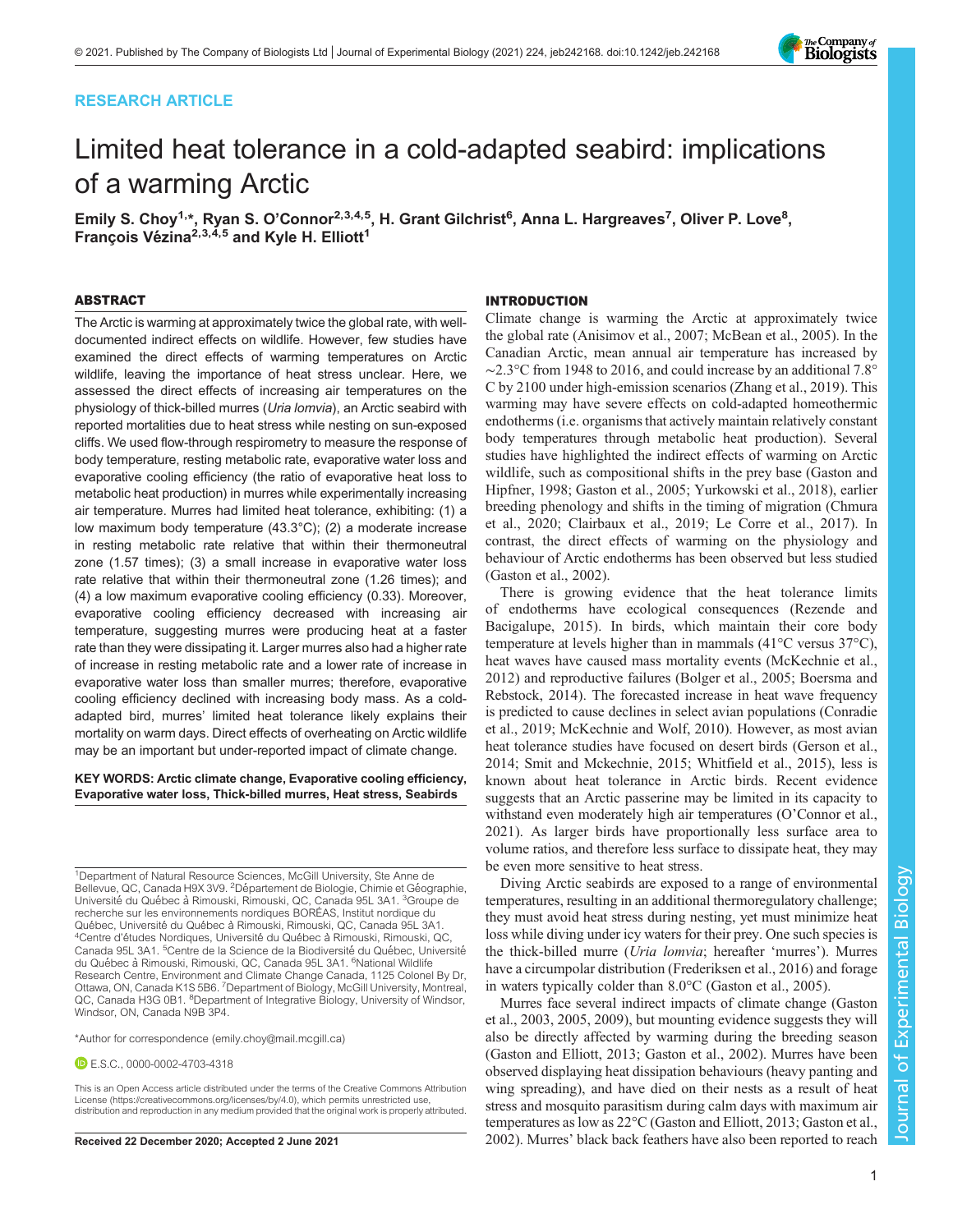temperatures as high as 46°C in full sun at ambient temperatures no greater than 23°C ([Gaston et al., 2002](#page-10-0)). Despite evidence that murres are sensitive to heat, there has been no research that has linked increasing air temperatures to heat stress, which is important for predicting the effects of forecasted Arctic warming.

To examine physiological responses to heat stress in murres, we exposed birds to increasing air temperatures  $(T_a)$  and measured responses in: (1) body temperature  $(T<sub>b</sub>)$ ; (2) resting metabolic rate (RMR); (3) evaporative water loss (EWL); and (4) evaporative cooling efficiency (the ratio of evaporative heat loss to metabolic heat production: EHL/MHP; [Lasiewski et al., 1966](#page-10-0)). To ascertain the onset of heat stress, for each measurement we identified inflection points, which represent a sudden change in the trait due to increasing  $T_a$ . We predicted that as a large (∼1 kg) seabird with high metabolic rates relative to its size [\(Gabrielsen et al., 1988\)](#page-10-0) that is adapted for foraging in cold waters, murres would exhibit inflection points at low  $T_a$  and tolerate low maximum  $T_a$  relative to smaller and more heat tolerant species. Therefore, we predicted murres would also have higher costs of thermoregulation and display large increases in RMR relative to birds of the same body size from lower latitudes.

#### MATERIALS AND METHODS

#### Study site, temperature and gas exchange measurements

All bird handling was approved by the animal care committee at McGill University and conducted under scientific permits from Environment and Climate Change Canada (Banding Permit 10892, Scientific Permit NUN-SCI-16-03) and the Government of Nunavut (2019-021). We studied thick-billed murres, Uria lomvia (Linnaeus 1758), between 26 June and 7 August 2019, from the 'West colony' on Coats Island in northern Hudson Bay, NU, Canada (62°57'N, 82°00'W). The West colony has approximately 30,000 breeding pairs of murres nesting on cliffs. Birds lay eggs around mid-June, and chicks fledge by early to mid-August ([Gaston et al., 1994,](#page-10-0) [2012](#page-10-0)). We captured incubating adult murres  $(n=10)$  using noose polls. We were restricted in the number of murres we could capture by logistical constraints associated with the challenges of working in a remote Arctic location (no electricity, limited supplies, poor weather, etc.) and were unable to return in 2020 because of travel restrictions into Nunavut in response to COVID-19. We measured body mass  $(M_h)$  using a CS Series Ohaus portable scale (2000 $\pm 1$  g), by placing individual birds head-first into a tared cylinder (which secured their wings and held them still) on the scale and waited until the mass stabilized.

To determine RMR and rates of EWL of individual murres, we measured oxygen consumption rate ( $\dot{V}_{\text{O}_2}$ ; ml min<sup>-1</sup>) and water vapour pressure (WVP; kPa), using flow-throw respirometry. Immediately following capture, individual murres were placed in a sealed Plexiglas metabolic chamber (42×42×41 cm) at the Coats Island field station. The chamber was fitted with a mesh base; guano fell through and into approximately 1 cm of mineral oil covering the base of the chamber, which prevented evaporation from guano affecting WVP measurements. We placed the chamber inside a temperature-controlled and insulated box fitted with a Peltier heating unit (model T35 DC-S, Mobicool International, Zhuhai, China) and a Watercarbon Tech Era carbon fibre seat heater (Henan, China). We monitored and regulated  $T_a$  inside the box using a digital thermostat (ITC-1000F, Shenzhen Inkbird Technology Co., Shenzhen, China). We measured  $T_a$  inside the metabolic chamber using a thermistor probe (Sable Systems, Las Vegas, NV, USA) inserted through a small hole in the chamber and sealed with putty (Gorilla all-purpose epoxy) and connected to a Field Metabolic System (Sable Systems).  $T<sub>b</sub>$  was measured using a thermocouple probe (TC-1000 Type-T Thermometer) inserted approximately 3 cm in the cloaca and secured with electrical tape. The thermocouple was connected to a Sable Systems thermocouple meter (model TC-1000) that measured  $T<sub>b</sub>$  every second. Although the thermocouple probe fell out prematurely at  $T_a=22.3$ °C in one murre, we were able to obtain complete  $T<sub>b</sub>$  measurements on 9 birds.

We pushed atmospheric air into the metabolic chamber using an air pump (model ECOair 7, EcoPlus Commercial Air Pump). Air was scrubbed of water vapour and  $CO<sub>2</sub>$  by passing the air stream through columns of Drierite (W.A. Hammond, Drierite Co. Ltd, Xenia, OH, USA) and soda lime connected in series. Once scrubbed, the airstream was split into a baseline channel that went directly to the analysers and a second channel that went to the chamber. Baseline flow rates were controlled using a needle valve (AS4200F, SMC, Tokyo, Japan), whereas chamber flow rates were controlled with an OMEGA mass flow controller (calibrated 18 January 2019; model FMI-100-MKC-2C, Norwalk, CT, USA). We maintained flow rates at 2630 ml min−<sup>1</sup> . These flow rates produced a mean maximum chamber dew point of 14.3°C (range 3.6–18.0°C). The maximum absolute humidity was 14.36 g m<sup>-3</sup> at  $T_a$ =38.4°C.

We subsampled incurrent air from the baseline channel and excurrent air from the metabolic chamber by manually switching between them using the Field Metabolic System, which pulled air and first measured WVP. Within the same system, the airstream was then scrubbed of water vapor and  $CO<sub>2</sub>$  for the measurement of  $O<sub>2</sub>$ consumption. All tubing connecting the system was Bev-A-Line (Thermoplastic Processes Inc., Warren, NJ, USA). We digitized voltage outputs from all the analysers using a Sable Systems Universal Interface (model UI-2) and logged analyser outputs at a sampling rate of 5 s (0.2 Hz) with Expedata software (v.1.9.14, Sable Systems).

#### Experimental protocol

We placed murres in the chamber at approximately 21:00 h, within 5 min of capture, at a temperature within their thermoneutral zone (mean±s.e.m.: 18.6±0.1°C; range: 15.7 to 20.4°C; [Gabrielsen et al.,](#page-10-0) [1988; Elliott et al., 2013a\)](#page-10-0) and held overnight for 14.65±1.4 h. All heat tolerance measurements took place immediately the following day between 06:00 h and 18:00 h (note however that previous studies have found no diurnal rhythm in the RMR of murres; [Elliott et al., 2013a](#page-10-0): from 04:30 h to 20:30 h on Coats Island; [Gabrielsen et al., 1988:](#page-10-0) from 09:00 h to 03:00 h at NyÅlesund, Svalbard). Starting in the thermoneutral zone at  $T_a \approx 18.8$ °C, we exposed individual murres to a ramped profile of increasing  $T_a$  by approximately  $2^{\circ}$ C increments. Once the chamber  $T_a$  stabilized at  $\pm 1^{\circ}$ C for approximately 2 min, we recorded data ( $\dot{V}_{\text{O}_2}$ , WVP,  $T_{\text{b}}$ ) for approximately 30 min before increasing  $T_a$ . A 10–25 min baseline was recorded at the beginning and end of each run, and in between measurements while adjusting the chamber temperature. To observe whether birds remained calm while in the chamber, we monitored their behaviour using a SmotecQ dome infrared camera (model DF-3500-AHD 1080P) and video capture software (ArcSoft ShowBiz, v.3.5.15.68). Following the protocol of [Whitfield et al. \(2015\)](#page-11-0), we ceased experiments if birds exhibited continuous erratic behaviour such as pacing, flapping or escape behaviour, or an uncontrolled increase in  $T<sub>b</sub>$  to 45°C. As the maximum  $T<sub>b</sub>$  of murres was 43.3°C, we monitored continuous escape behaviour, which typically lasted for more than 2 min at the maximum  $T_a$  measured. After the run was terminated, birds were re-weighed and brought immediately outside to cool down. Once their behaviour and breathing appeared normal, murres were brought back to their nesting site and released into the wild. No adverse effects were observed and all birds were witnessed to have returned to their nesting site.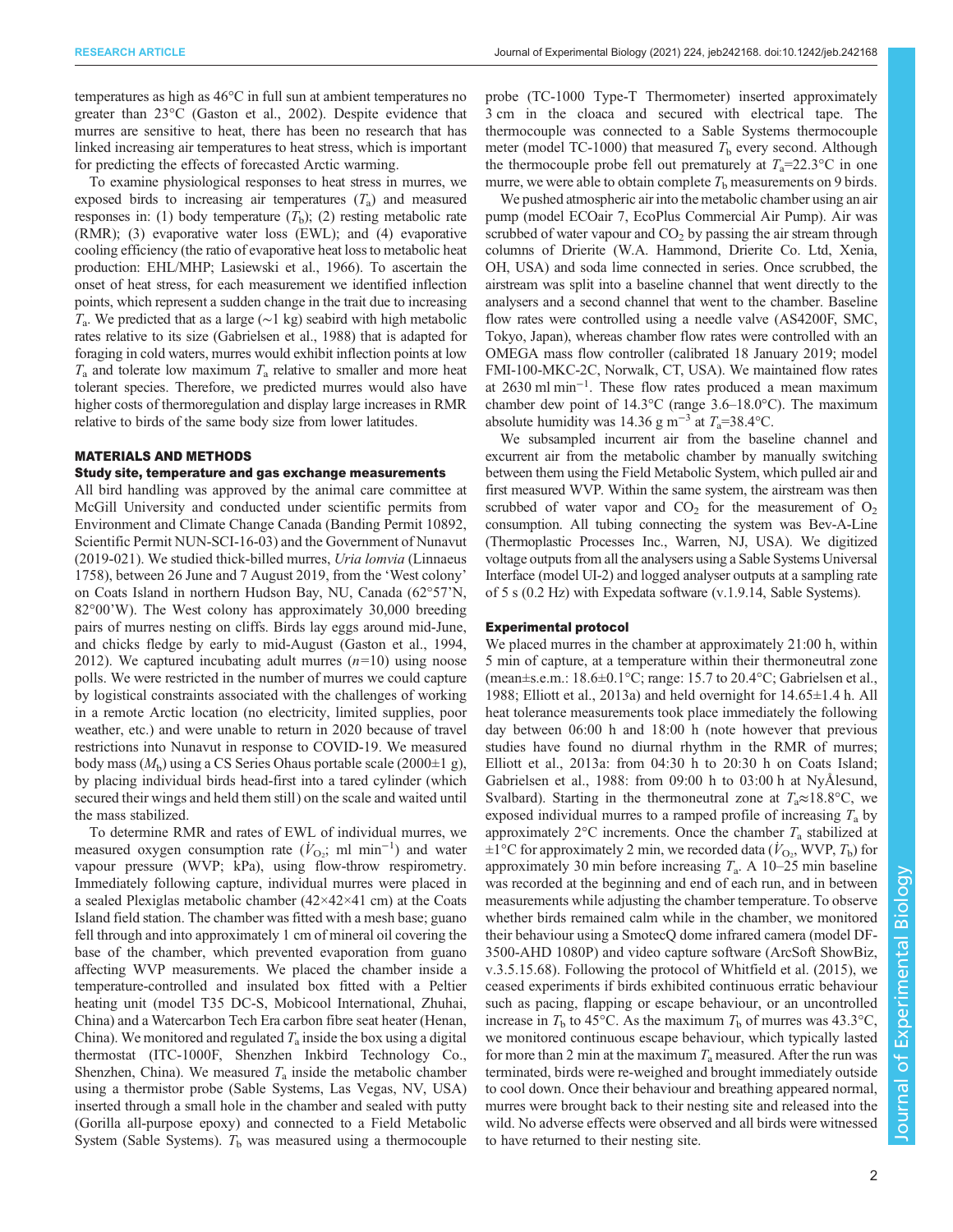#### RESEARCH ARTICLE **ARTICLE** ARTICLE ARTICLE **Journal of Experimental Biology (2021)** 224, jeb242168. doi:10.1242/jeb.242168

#### Data analysis

To examine the physiological responses to increasing  $T_a$ , we analysed  $\dot{V}_{\text{O}_2}$  and WVP data with Expedata 1.9.14. We first corrected for the time lag in the  $O_2$  and water vapour traces by using the lag correction function in Expedata. Next, we used a ztransformation [\(Bartholomew et al., 1981](#page-10-0)) to correct for chamber volume relative to the flow rate. We used a Catmull–Rom spline correction applied to baselines to correct for drift in the  $O_2$  and water vapour traces. Oxygen consumption was calculated using eqn 10.1 of [Lighton \(2019\)](#page-10-0):

$$
\dot{V}_{\text{O}_2} = \text{FR} \times (F_{\text{I}_{\text{O}_2}} - F_{\text{E}_{\text{O}_2}})/(1 - F_{\text{E}_{\text{O}_2}}),\tag{1}
$$

where FR is the incurrent flow rate (ml min<sup>-1</sup>),  $F_{\text{I}_\text{O}_2}$  is the incurrent fractional  $O_2$  concentration (0.2095) and  $F_{\text{E}_{O_2}}$  is the excurrent fractional  $O_2$  concentration. At each  $T_a$ , we measured resting values of  $\dot{V}_{\text{O}_2}$ , WVP and  $T_b$  using the mean of the most stable 5 min period of  $V_{\text{O}_2}$ . For each  $T_a$ , we excluded data from any bird that did not remain calm based on our observations of their behaviour, which we later verified using our video recordings of the experiments. Birds were assumed to be post-absorptive as murres digest food within 1– 2 h [\(Gaston and Noble, 1985](#page-10-0)) and had fasted in the chamber for 14.65±1.4 h prior to starting our heat tolerance runs. Therefore, to transform  $\dot{V}_{\text{O}_2}$  to RMR (W), we used eqn 9.13 of [Lighton \(2019\)](#page-10-0) to derive energy equivalents (J ml<sup>-1</sup> O<sub>2</sub>), assuming a respiratory quotient of 0.71 ([Walsberg and Wolf, 1995\)](#page-11-0). We calculated rates of EWL (mg min−<sup>1</sup> ) by converting WVP (kPa) into water vapor density (mg ml−<sup>1</sup> ) using the following equation from the Sable Systems water vapor analyser manual, then multiplying by the incurrent flow rate:

Water vapour density = 
$$
(WVP \times 1000)/(T_a + 273) \times 461.5,
$$
 (2)

where 461.5 (J kg  $K^{-1}$ ) is the individual gas constant for water vapor. To determine how efficient an individual murre was at dissipating heat, we calculated their evaporative cooling efficiency by converting rates of EWL into EHL (W) assuming 2.406 J mg−<sup>1</sup> H2O, and dividing by MHP, with low EHL/MHP values assumed to indicate a lower ability to dissipate heat [\(Lasiewski et al., 1966](#page-10-0)).

We characterized the onset of heat stress as the  $T_a$  inflection point for  $T<sub>b</sub>$ , RMR, EWL and EHL/MHP in murres, obtained by fitting broken-stick regressions to identify significant changes in slope, using the R package SiZer ([https://cran.r-project.org/](https://cran.r-project.org/package=SiZer) [package=SiZer\)](https://cran.r-project.org/package=SiZer). To examine the effect of body mass  $(M_h,$  measured before heat tolerance runs) and  $T_a$  on  $T_b$ , RMR, EWL and EHL: MHP, we took a subset of the data at the inflection points and fitted linear mixed effect models on the data below and above the inflection points using the lme4 package in R [\(Bates et al.,](#page-10-0) [2015](#page-10-0)). We built a global model with  $M_{\rm b}$ ,  $T_{\rm a}$  and their two-way interaction as predictors. To account for repeated measurements on the same individual, we included individual bird identification as a random factor. We then performed model selection using the dredge function in the MuMIn package [\(https://CRAN.R-project.](https://CRAN.R-project.org/package=MuMIn) [org/package=MuMIn\)](https://CRAN.R-project.org/package=MuMIn) based on Akaike's information criterion adjusted for small sample size (AICc). The minimum adequate model within a  $\Delta AICc \leq 2$  was considered the best model ([Burnham](#page-10-0) [and Anderson, 2002](#page-10-0)). We calculated AICc weights based on all available models. We used paired *t*-tests to compare the  $M<sub>b</sub>$  of birds before and after our heat tolerance runs.

Each of the top models met assumptions for normality, linearity and homogeneity of variance. We tested for outliers by calculating Cook's distance values for each bird using the influence.ME

package [\(Nieuwenhuis et al., 2012\)](#page-11-0). As the model for EWL above the inflection point for  $T_a$  had one individual with a Cook's distance value >1 [\(Logan, 2010](#page-10-0)), we fitted a robust-mixed effect model to the data for this particular model using the *robustlmm* package ([Koller,](#page-10-0) [2016\)](#page-10-0). All analyses were run using R 3.6.3 [\(http://www.R-project.](http://www.R-project.org/) [org/](http://www.R-project.org/)) and significance was judged at  $\alpha$ =0.05. We made all figures using *ggplot2* ([Wickham, 2016](#page-11-0)). Data are reported as means ±1 s.e.m. All raw data are tabulated in [Table S1](https://journals.biologists.com/jeb/article-lookup/DOI/10.1242/jeb.242168).

# RESULTS

#### $M_{\rm b}$

Murres weighed 999.3 $\pm$ 20.2 g at capture ( $M<sub>b</sub>$  range 906–1079 g,  $n=10$ ).  $M_b$  decreased (paired t-test,  $t_9 = -12.30$ ,  $P \le 0.0001$ ) after overnight fasting in the thermoneutral zone (mean 14.65 h) prior to heat tolerance runs. Mean  $M<sub>b</sub>$  prior to heat tolerance trials was 943.2  $\pm 18.8$  g and declined significantly during runs (post-heat tolerance  $M_b$ =900.7±18.0 g; paired *t*-test,  $t_9$ =-21.91, *P*<0.0001), with a mean loss of  $42.5 \pm 1.9$  g (i.e. approximately  $4.5\%$  loss). When we compared the maximum  $T_a$  tolerated by murres with  $M_b$  prior to heat tolerance trials, larger birds had lower heat tolerance limits, with maximum tolerated  $T_a$  decreasing with increasing  $M_b$  ([Fig. 1](#page-5-0);  $r^2$ =0.63,  $F_{1,8}$ =16.5, P=0.0036).

## $T<sub>b</sub>$

During heat tolerance trials,  $T<sub>b</sub>$  of murres ranged from 35.6°C at  $T_a=19.0^{\circ}\text{C}$  to 43.3°C at  $T_a=37.9^{\circ}\text{C}$ . Murres demonstrated a significant inflection point in  $T_b$  at  $T_a=33.7$ °C ([Fig. 2](#page-5-0); 95%) confidence interval CI=22.2–37.0°C). Below the inflection point, the minimum adequate model explaining  $T<sub>b</sub>$  included  $T<sub>a</sub>$ ,  $M<sub>b</sub>$  and their interaction [\(Table 1](#page-6-0)). Above the inflection point, the minimum adequate model included  $T_a$  only, with  $T_b$  increasing with  $T_a$ [\(Table 2;](#page-6-0) [Fig. 2\)](#page-5-0).  $T<sub>b</sub>$  increased from 38.6 $\pm$ 0.5°C at  $T<sub>a</sub>=18.8\pm0.4$ °C to a mean maximum of 41.4 $\pm$ 0.5°C at  $T_a$ =36.5 $\pm$ 0.5°C.

#### RMR

RMR ranged from 2.6 W at  $T_a=16.4$ °C to 9.4 W at  $T_a=36.3$ °C. A significant inflection point in RMR occurred at  $T_a=29.9^{\circ}$ C [\(Fig. 3](#page-7-0)A; 95% CI=18.8–34.1°C). Below the inflection point, the minimum adequate model explaining RMR included  $T_a$  and  $M_b$ [\(Table 1\)](#page-6-0), and RMR increased with both  $T_a$  ([Table 2;](#page-6-0) 0.07 $\pm$ 0.02 W  $\circ$  $(C^{-1})$  and  $M_b$  (0.01±0.003 W g<sup>-1</sup>). Above the inflection point, the minimum adequate model included  $T_a$ ,  $M_b$  and the interaction between  $T_a$  and  $M_b$ . To control for the interaction, we divided individual birds into two  $M<sub>b</sub>$  categories based on [Fig. 1](#page-5-0) (above and below 900 g), and found RMR increased with  $T_a$  at a faster rate [\(Fig. 3B](#page-7-0); 0.35±0.06 W °C−<sup>1</sup> , 95% CI=0.24–0.47) in murres that were larger than 900 g, relative to smaller birds (0.22±0.04 W °C<sup>-1</sup>, 95% CI=0.15–0.29). Across all birds, RMR increased from 3.97 $\pm$ 0.3 W at  $T_a$ =18.8 $\pm$ 0.4°C to a mean maximum of 6.24 $\pm$ 0.4 W at  $T_a = 36.4 \pm 0.4$  °C.

### EWL

EWL rates ranged from 0.92 g h<sup>-1</sup> at  $T_a=21.2$ °C to 2.27 g h<sup>-1</sup> at  $T_a$ =38.4°C. Murres began panting at  $T_a$ =25.9±0.5°C and  $T_b$ =39.3  $\pm 0.5^{\circ}$ C. We detected a significant inflection point in rates of EWL at 21.2°C ([Fig. 4A](#page-7-0); 95% CI=20.9–36.6°C). However, one bird displayed noticeably lower rates of EWL relative to the others and the removal of this bird increased the EWL inflection point to  $T_a$ =24.5°C (95% CI=17.7–36.8), a value closely aligning with the mean  $T_a$  when panting started. Below the first inflection point, EWL rates were best predicted by  $M<sub>b</sub>$  [\(Table 1](#page-6-0)). Above the inflection point, the minimum adequate model explaining rates of EWL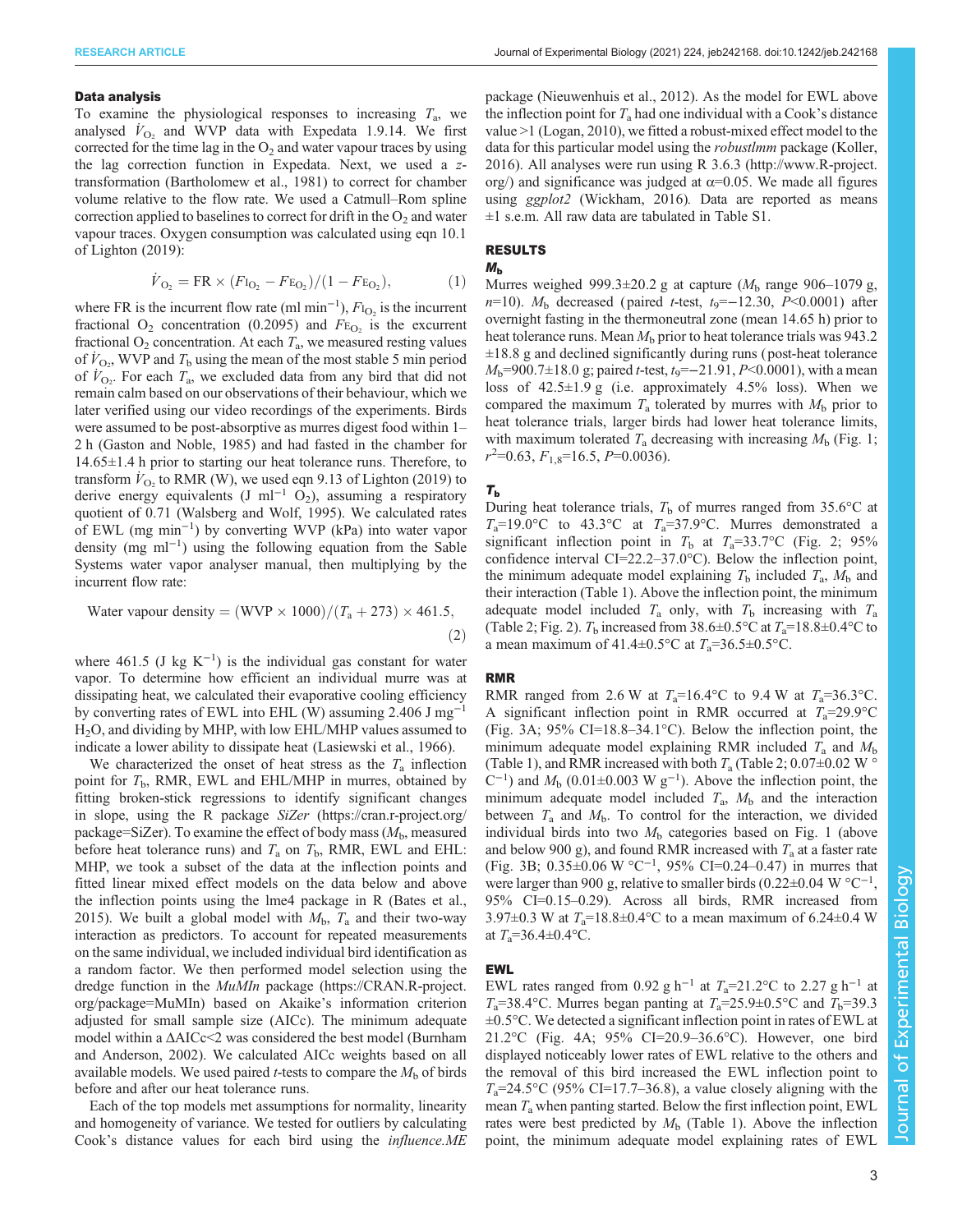<span id="page-5-0"></span>

Fig. 1. Linear regression of the relationship between maximum tolerated air temperature  $(T_a)$  and total body mass ( $M_b$ ) prior to heat tolerance runs. Data are for 10 murres. The shaded area represents the 95% confidence interval (CI) around the predicted values.

included  $T_a$ ,  $M_b$  and the interaction between  $T_a$  and  $M_b$  [\(Table 2](#page-6-0); [Fig. 4](#page-7-0)B). To control for the interaction, we divided individual birds into two  $M<sub>b</sub>$  categories based on Fig. 1 (above and below 900 g). EWL increased with  $T_a$  at a faster rate ([Fig. 4B](#page-7-0); 0.04 $\pm$ 0.005 g h  $\circ$  $C^{-1}$ , 95% CI=0.03–0.05) in murres that were smaller than 900 g relative to larger birds (0.02±0.002 g h °C<sup>-1</sup>, 95% CI=0.01-0.02). Murres increased their rate of EWL 1.26-fold relative to baseline rates measured at  $T_a=18.8\pm0.4$ °C, increasing from a mean of 1.44  $\pm 0.1$  g h<sup>-1</sup> to 1.80 $\pm 0.1$  g h<sup>-1</sup> at  $T_a = 36.4 \pm 0.4$ °C.

#### Evaporative cooling efficiency (EHL/MHP)

Evaporative cooling efficiency (EHL/MHP) ranged from 0.33 at  $T_a=31.6$ °C to 0.13 at  $T_a=36.3$ °C (mean±s.e.m.=0.23±0.01). A significant inflection point was detected at  $T_a=31.0$ °C ([Fig. 5A](#page-8-0); 95% CI=18.6–35.2°C). Below the inflection point, EHL/MHP was best predicted by  $M<sub>b</sub>$  ([Table 1](#page-6-0)). Above the inflection point, the minimum adequate model explaining EHL/MHP included  $T_a$  and  $M_b$ 



#### **DISCUSSION**

Murres displayed markedly reduced heat tolerance relative to birds originating from hot and arid climates, with individuals showing signs of active physiological responses to evaporate heat at much milder temperatures. Murres, to our knowledge, also have the lowest maximum evaporative cooling efficiency ever recorded in birds, including Cape rockjumpers (Chaetops frenatus, ∼0.75; [Oswald](#page-11-0) [et al., 2018](#page-11-0)) and the juniper titmouse (Baeolophus ridgwayi, ∼0.75; [Weathers and Greene, 1998\)](#page-11-0). Below, we outline how murre physiological responses to increasing  $T_a$  demonstrate their limited capacity to tolerate even moderately elevated temperatures, making them vulnerable to Arctic warming when incubating on sunexposed cliffs.



Fig. 2. Linear regression of the relationship between body temperature  $(T_{\rm b})$  and  $T_{\rm a}$ .  $T_{\rm b}$ data are for 10 murres ( $n=78$ ). A significant inflection point in  $T_b$  was identified at  $T_a=33.7^{\circ}$ C. The shaded area represents the 95% CI around the predicted values.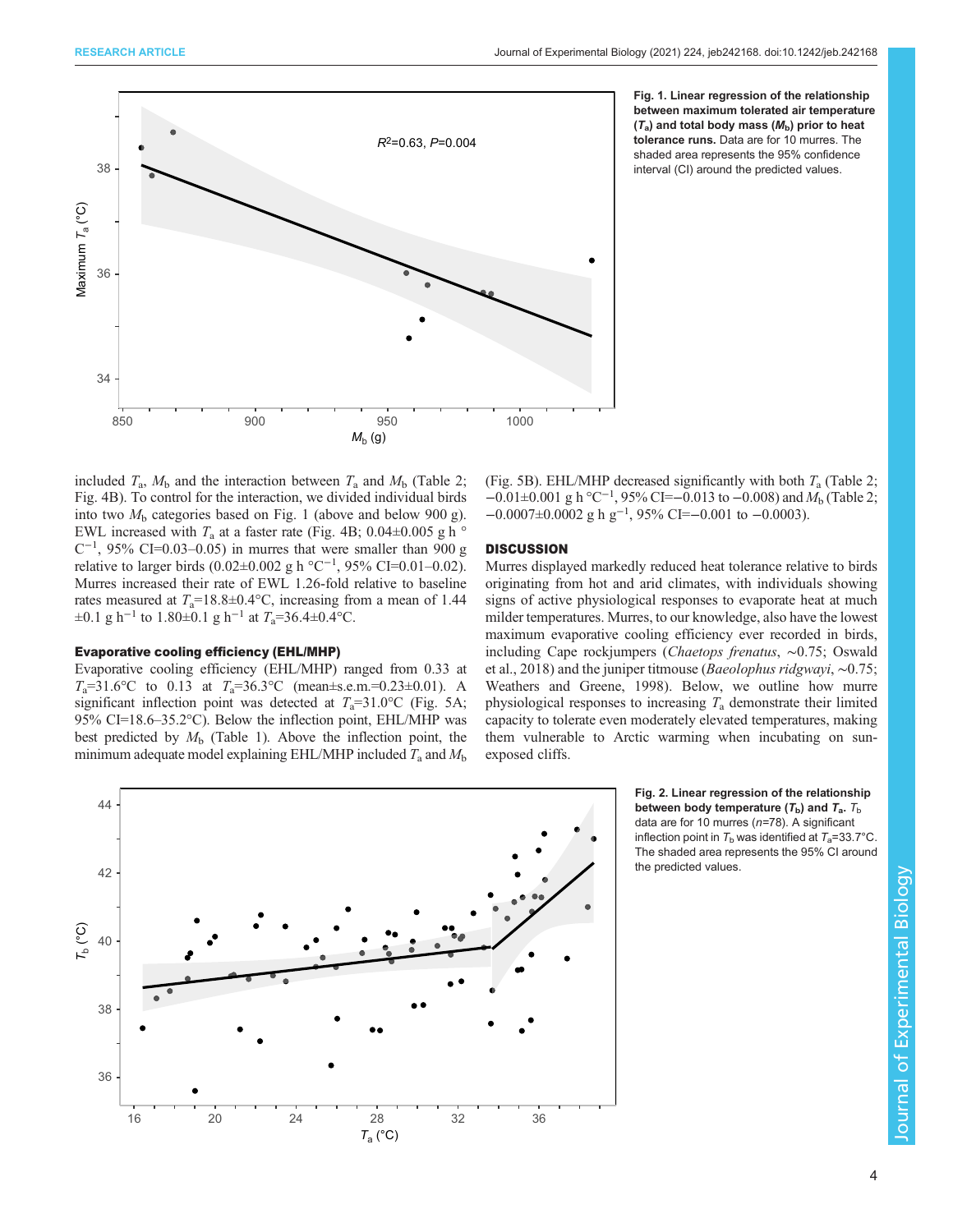<span id="page-6-0"></span>

| Table 1. The top linear mixed-effect models explaining body temperature ( $T_{\rm b}$ ), resting metabolic rate (RMR), evaporative water loss (EWL), and the |
|--------------------------------------------------------------------------------------------------------------------------------------------------------------|
| ratio of evaporative heat loss to metabolic heat production (i.e. evaporative cooling efficiency; EHL/MHP) after model selection with an Akaike's            |
| information criterion adjusted for small sample size (AICc) of less than 2                                                                                   |

| Variable    | $T_a$ (°C) | Model                                                 | K | <b>AICc</b> | $\Delta_i$ AICc | $\omega_i$ |          |
|-------------|------------|-------------------------------------------------------|---|-------------|-----------------|------------|----------|
| $T_{\rm b}$ | $<$ 33.7   | $Mb+Ta+Mb \times Ta$                                  | 6 | 100.3       | $\mathbf{0}$    | 0.82       | $-43.31$ |
|             | >33.7      | $T_{\rm a}$                                           | 4 | 72.9        | 0.00            | 0.79       | $-31.29$ |
| <b>RMR</b>  | < 29.9     | $T_{\rm a}+M_{\rm b}$                                 | 5 | 73.8        | 0.00            | 0.73       | $-31.07$ |
|             | >29.9      | $M_{\rm b}$ + $T_{\rm a}$ + $M_{\rm b}$ × $T_{\rm a}$ | 6 | 85.8        | 0.00            | 0.79       | $-35.72$ |
| <b>EWL</b>  | 21.2       | $M_h$                                                 | 4 | $-16.4$     | 0.00            | 0.46       | 15.03    |
|             |            | $Mb+Ta$                                               | 5 | $-15.6$     | 0.80            | 0.31       | 17.78    |
|             | >21.2      | $M_{\rm b}$ + $T_{\rm a}$ + $M_{\rm b}$ × $T_{\rm a}$ | 6 | $-103.4$    | 0.00            | 1.00       | 58.35    |
| EHL/MHP     | $<$ 31.0   | $M_{h}$                                               | 4 | $-172.2$    | 0.00            | 0.47       | 90.60    |
|             |            | $Mb+Ta$                                               | 5 | $-170.4$    | 1.79            | 0.19       | 90.97    |
|             |            | Int                                                   | 3 | $-170.4$    | 1.84            | 0.19       | 88.48    |
|             | >31.0      | $Mb+Ta$                                               | 5 | $-186.4$    | 0.00            | 0.78       | 99.11    |
|             |            |                                                       |   |             |                 |            |          |

The global model was body mass ( $M<sub>b</sub>$ )+air temperature (T<sub>a</sub>) and  $M<sub>b</sub> \times T<sub>a</sub>$ . The identification of individual birds was included as a random effect in all models. K, number of parameters; Δ<sub>i</sub>AICc, the difference between AICc for the current model and the minimum of AICc among all the models; *L*, log likelihood; <sub>ω</sup>٬٬</sub> Akaike's weights based on all models. The best models are in bold. If more than one model had ΔAICc<2, the most parsimonious model was considered best.

# $T_{\rm b}$

When  $T_b$  exceeds  $T_a$ , facultative hyperthermia ([Gerson et al., 2019](#page-10-0); [Tieleman and Williams, 1999](#page-11-0)) aids birds in conserving water by increasing the thermal gradient between  $T<sub>b</sub>$  and  $T<sub>a</sub>$  [\(Weathers, 1981](#page-11-0); [Tieleman and Williams, 1999;](#page-11-0) [Gerson et al., 2019\)](#page-10-0). Murres displayed hyperthermia and increased their  $T_b$  at  $T_a=33.7$ °C (95% CI=22.2–37.0°C). The inflection point at  $T_a$ =33.7°C is similar to that in snow buntings (Plectrophenax nivalis, 32.6°C, 95% CI=31.0–34.4°C; O'[Connor et al., 2021](#page-11-0)), the only other Arctic bird for which heat tolerance measurements are available, and is also within the  $T_a$  range of desert and non-desert avian species ([Tieleman](#page-11-0) [and Williams, 1999\)](#page-11-0). Murres' maximum  $T_b$  (43.3°C) was similar to the mean  $T<sub>b</sub>$  of birds from non-desert (43.3°C, range 41.1–45.8°C) and desert (43.6°C, range 41.5–45.4°C) environments at  $T_a$ =45.0°C [\(Tieleman and Williams, 1999](#page-11-0)). While the mean increase in  $T<sub>b</sub>$ across 23 desert and non-desert avian species from their lower critical temperatures to 45.0°C was similar to that of murres (3.3 versus 2.8 $^{\circ}$ C), the maximum  $T_a$  endured by any murre was much lower (38.7 versus 45.0°C; [Tieleman and Williams, 1999\)](#page-11-0). The regulation of a low  $T<sub>b</sub>$  will result in a narrowing thermal gradient as  $T_a$  increases, impeding murres' capacity for dry heat loss and forcing them to increasingly rely on evaporative cooling.

# RMR

Murres increased their RMR at an upper critical temperature  $(T_{\text{uc}})$  of 29.9°C (95% CI=18.8–34.1°C), which is similar to the  $T_{\text{uc}}$  of other cold-region birds, including snow buntings (29.8°C, 95% CI=27.9–42.2°C; O'[Connor et al., 2021\)](#page-11-0), little penguins

Table 2. Parameter estimates ( $\beta$ ±standard error) from the top linear mixed-effect models based on AICc explaining T<sub>b</sub>, RMR, EWL and evaporative cooling efficiency (EHL/MHP)

| Variable    | $T_a$ inflection (°C) | Predictors       | β                      | s.e.                  |                       | 95% CI                                          |
|-------------|-----------------------|------------------|------------------------|-----------------------|-----------------------|-------------------------------------------------|
| $T_{\rm b}$ | < 33.7                | Intercept        | 20.03                  | 8.02                  | 2.50                  | 4.82, 35.24                                     |
|             |                       | $T_{\rm a}$      | 0.57                   | 0.16                  | 3.54                  | 0.26, 0.88                                      |
|             |                       | M <sub>b</sub>   | $1.77 \times 10^{-2}$  | $8.48 \times 10^{-3}$ | 2.09                  | $1.65 \times 10^{-3}$ , $3.38 \times 10^{-2}$   |
|             |                       | $T_a \times M_b$ | $-4.94 \times 10^{-4}$ | $1.70 \times 10^{-4}$ | $-2.91$               | $-8.27 \times 10^{-4}$ , $-1.62 \times 10^{-4}$ |
|             | $\geq 33.7$           | Intercept        | 19.71                  | 4.49                  | 4.39                  | 10.78, 28.93                                    |
|             |                       | $T_{\rm a}$      | $5.93 \times 10^{-1}$  | $1.25 \times 10^{-1}$ | 4.73                  | 0.34, 0.84                                      |
| <b>RMR</b>  | < 29.9                | Intercept        | $-6.82$                | 3.30                  | $-2.07$               | $-13.19$ , $-4.36 \times 10^{-1}$               |
|             |                       | $T_{\rm a}$      | $6.72 \times 10^{-2}$  | $1.53 \times 10^{-2}$ | 4.38                  | $3.66 \times 10^{-2}$ , $9.75 \times 10^{-2}$   |
|             |                       | $M_h$            | $1.02 \times 10^{-2}$  | $3.47 \times 10^{-3}$ | 2.94                  | $3.47 \times 10^{-3}$ , 1.69×10 <sup>-2</sup>   |
|             | $\geq$ 29.9           | Intercept        | 24.19                  | 17.98                 | 1.35                  | $-10.82, 59.13$                                 |
|             |                       | $T_{\rm a}$      | $-9.25 \times 10^{-1}$ | $5.09 \times 10^{-1}$ | $-1.82$               | $-1.92, 7.27 \times 10^{-2}$                    |
|             |                       | M <sub>b</sub>   | $-3.13 \times 10^{-2}$ | $1.95 \times 10^{-2}$ | $-1.60$               | $-6.92 \times 10^{-2}$ , 6.73×10 <sup>-3</sup>  |
|             |                       | $T_a \times M_b$ | $1.32 \times 10^{-3}$  | $5.55 \times 10^{-4}$ | 2.37                  | $2.30 \times 10^{-4}$ , $2.40 \times 10^{-3}$   |
| <b>EWL</b>  | 21.2                  | Intercept        | $8.76 \times 10^{-2}$  | $4.53 \times 10^{-1}$ | $1.94 \times 10^{-1}$ | $-7.82 \times 10^{-1}$ , 9.66×10 <sup>-1</sup>  |
|             |                       | $M_{\rm b}$      | $1.50 \times 10^{-3}$  | $4.80 \times 10^{-4}$ | 3.13                  | $5.71 \times 10^{-4}$ , 2.42×10 <sup>-3</sup>   |
|             | $\geq$ 21.2           | Intercept        | $-2.40$                | 1.49                  | $-1.62$               | $-5.31, 5.12 \times 10^{-1}$                    |
|             |                       | $T_{\rm a}$      | $1.40 \times 10^{-1}$  | $2.87 \times 10^{-2}$ | 4.88                  | $8.40 \times 10^{-2}$ , 1.97 $\times 10^{-1}$   |
|             |                       | $M_h$            | $3.63 \times 10^{-3}$  | $1.58 \times 10^{-3}$ | 2.3                   | $5.36 \times 10^{-4}$ , 6.72×10 <sup>-3</sup>   |
|             |                       | $T_a \times M_b$ | $-1.26 \times 10^{-4}$ | $3.08 \times 10^{-5}$ | $-4.09$               | $-1.86 \times 10^{-4}$ , $-6.56 \times 10^{-5}$ |
| EHL/MHP     | < 31.0                | Intercept        | $6.44 \times 10^{-1}$  | $1.96 \times 10^{-1}$ | 3.29                  | $2.65 \times 10^{-1}$ , 1.02                    |
|             |                       | $M_{\rm b}$      | $-4.26 \times 10^{-4}$ | $2.07 \times 10^{-4}$ | $-2.06$               | $-8.28 \times 10^{-4}$ , $-2.54 \times 10^{-5}$ |
|             | $\geq 31.0$           | Intercept        | 1.19                   | $1.61 \times 10^{-1}$ | 7.44                  | $8.86 \times 10^{-1}$ , 1.50                    |
|             |                       | $T_{\rm a}$      | $-1.02 \times 10^{-2}$ | $1.32 \times 10^{-3}$ | $-7.78$               | $-1.30 \times 10^{-2}$ , $-7.69 \times 10^{-3}$ |
|             |                       | M <sub>b</sub>   | $-6.59 \times 10^{-4}$ | $1.59 \times 10^{-4}$ | $-4.16$               | $-9.65 \times 10^{-4}$ , $-3.52 \times 10^{-4}$ |

The identification of individual birds was included as a random effect in all models. Models were fitted above and below their calculated  $T_a$  inflection points. tvalues and 95% confidence intervals (CI) are included.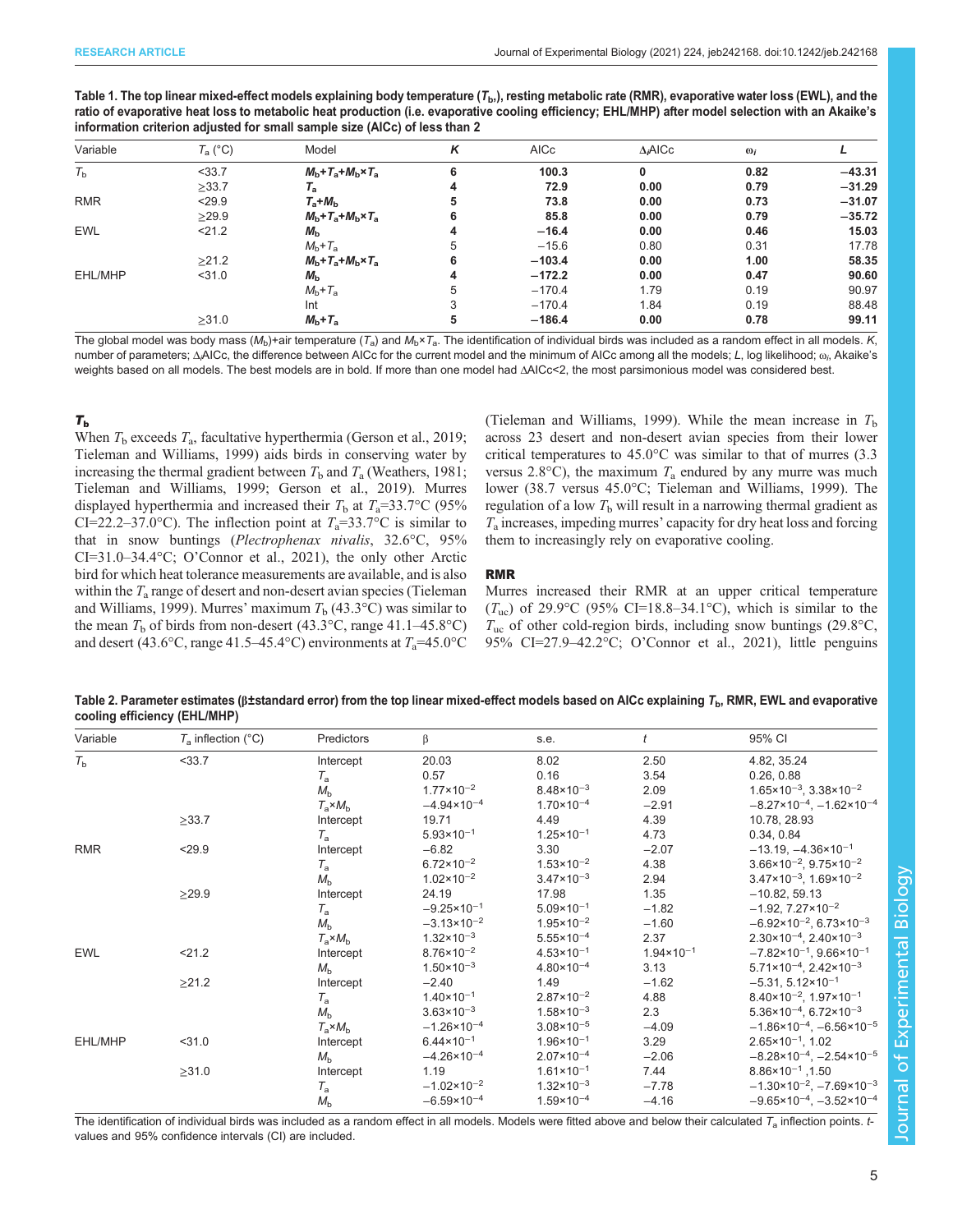<span id="page-7-0"></span>

Fig. 3. Linear regression of the relationship between resting metabolic rate (RMR) and  $T_a$ . RMR data are for 10 murres. (A) A significant inflection point in RMR was identified at  $T_a=29.9^{\circ}$ C (n=85). (B) Data for birds with  $M_b$  greater (n=27) or lower (n=15) than 900 g at  $T_a\geq 29.9^{\circ}$ C. The shaded area represents the 95% CI around the predicted values.

(Eudyptula minor, 30.0°C; [Stahel and Nicol, 1982\)](#page-11-0), Peruvian penguins (Spheniscus humboldti, 30.0°C; [Drent and Stonehouse,](#page-10-0) [1971](#page-10-0)) and Cassin's auklet (Ptychoramphus aleuticus, ∼25.0°C; [Richman and Lovvorn, 2011\)](#page-11-0) and lower than those of arid and semi-arid birds (33.9–46.5°C; [McKechnie et al., 2017](#page-11-0); [Smith et al.,](#page-11-0) [2015](#page-11-0); [Smith et al., 2017](#page-11-0)). RMR increased by 1.57-fold from a mean  $T_a=18.8$ °C to 36.4°C in murres, which is higher than the mean fractional increase in snow buntings (1.4; O'[Connor et al.,](#page-11-0) [2021](#page-11-0)) and some desert birds (1.26–2.66; [McKechnie et al., 2016,](#page-11-0) [2017, Smith et al., 2017, McWhorter et al., 2018](#page-11-0), [Talbot et al.,](#page-11-0) [2018,](#page-11-0) [Czenze et al., 2020\)](#page-10-0). When we compared mass-specific RMRs in murres above their  $T_{\text{uc}}$ , the slope was approximately twice as steep as that predicted from their mean  $M<sub>b</sub>$  (0.298 versus 0.146 mW g °C−<sup>1</sup> ; [Weathers, 1981](#page-11-0)). In addition, post-absorptive RMRs of murres [\(Table 3\)](#page-8-0) are approximately 1.1–2.3 times higher than predicted by allometric equations for non-passerines and seabirds [\(Aschoff and Pohl, 1970](#page-10-0); [Croll and McLaren, 1993](#page-10-0); [Ellis,](#page-10-0) [1984; Gabrielsen and Ellis, 2002](#page-10-0); [Lasiewski and Dawson, 1967\)](#page-10-0).



Fig. 4. Linear regression of the relationship between evaporative water loss (EWL) rate and  $T_a$ . EWL data are for 10 murres. (A) A significant inflection point in EWL was identified at  $T_a$ =21.2°C (n=85). (B) Data for birds with  $M_{\rm b}$  greater (n=49) or lower (n=24) than 900 g at  $T_a \ge 21.2$ °C. The shaded area represents the 95% CI around the predicted values.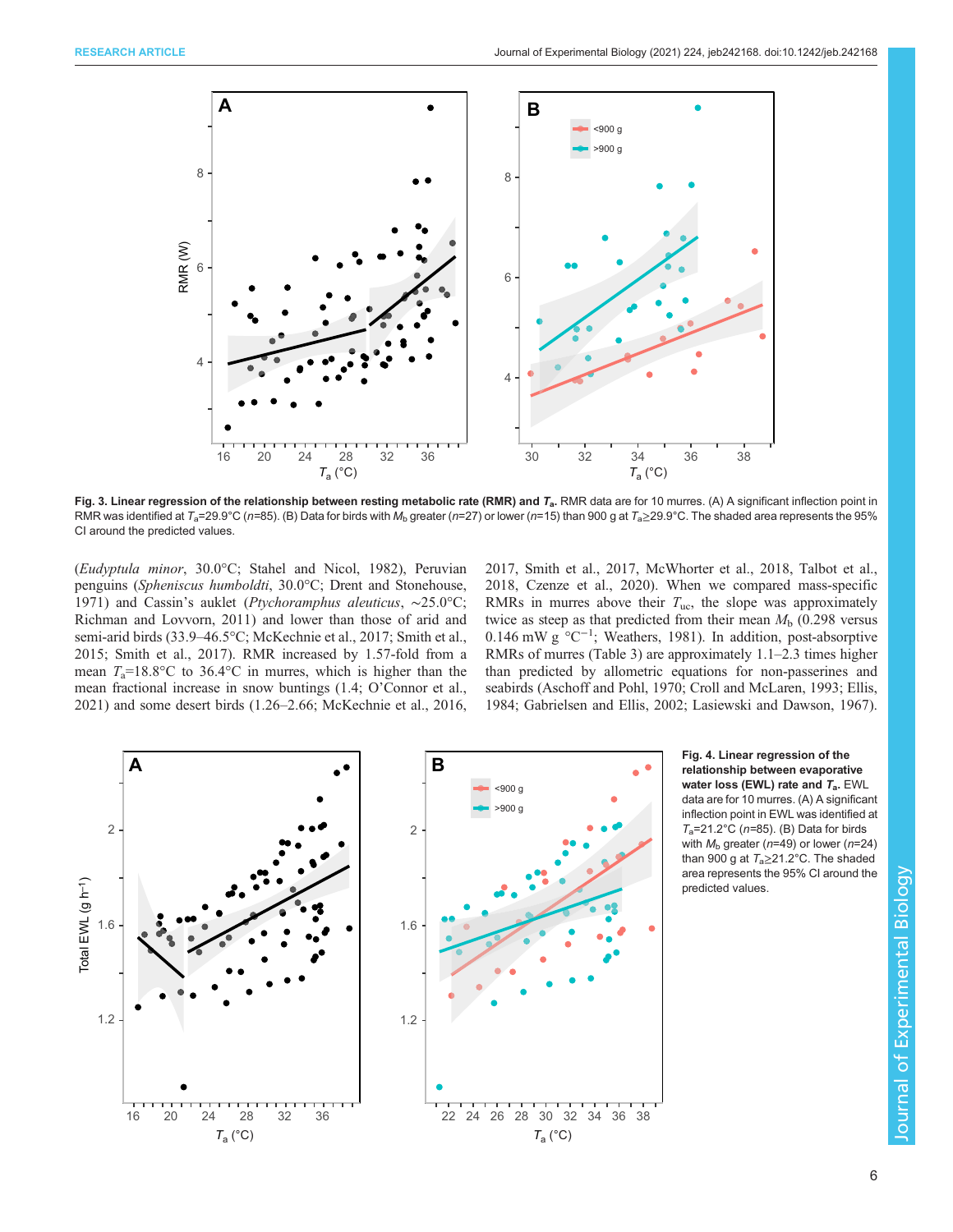<span id="page-8-0"></span>

Fig. 5. Linear regression of the relationship between evaporative cooling efficiency and  $T_a$ . Evaporative cooling efficiency data (the ratio of evaporative heat loss to metabolic heat production, EHL/MHP) are for 10 murres. (A) A significant inflection point in EHL/MHP was identified at  $T_a=31.0^{\circ}C$  (n=85). (B) EHL/MHP versus  $M_b$  at  $T_a \geq 31.0^{\circ}$ C. The shaded area represents the 95% CI around the predicted values.

Murres' high RMRs at thermoneutral temperatures are proposed to be an adaptive response to higher energy requirements in cold climates, diving foraging strategies and high activity levels [\(Croll and McLaren, 1993](#page-10-0); [Ellis, 1984](#page-10-0); [Gabrielsen and Ellis, 2002](#page-10-0); [Gabrielsen et al., 1988](#page-10-0)). However, high RMRs will likely become disadvantageous at higher air temperatures because they will lead to murres experiencing greater total heat loads, which must ultimately be dissipated.

### EWL

Murres began to show signs of heat stress, such as panting and increased rates of EWL, at relatively low air temperatures. In comparison, the onset of panting and increased EWL rate occurred at higher air temperatures in snow buntings (33.2°C and 34.6°C, 95% CI=31.1–36.2°C, respectively; O'[Connor et al., 2021\)](#page-11-0) and arid-zone birds ( panting: 38.0–42.3°C, increase in EWL: 36–46.5°C; [Smith et al., 2015, 2017, McKechnie et al., 2017,](#page-11-0) O'[Connor et al., 2017,](#page-11-0) [Czenze et al., 2020\)](#page-10-0). It is worth noting that a  $T_a$  of 21.2°C is ecologically relevant, and corresponds to the maximum  $T_a$  at Coats Island during years in which murres displayed noticeable heat dissipation behaviours and experienced higher rates of mortality and egg loss due to the combination of heat stress and mosquito parasitism (22°C in 1998: [Gaston et al., 2002;](#page-10-0) 21.2 and 21.3°C in 2011: [Gaston and Elliott, 2013](#page-10-0)).

The maximum  $T_a$  tolerated was correlated with higher evaporative scope (maximum EWL/minimum EWL) in birds [\(Czenze et al.,](#page-10-0) [2020\)](#page-10-0). The evaporative scope of murres was low relative to that of snow buntings (O'[Connor et al., 2021](#page-11-0)) and birds from desert environments (range 4.73–15.33; [McKechnie et al., 2017](#page-11-0), [Smith](#page-11-0) [et al., 2017, McWhorter et al., 2018,](#page-11-0) [Czenze et al., 2020\)](#page-10-0). The murres' low evaporative scope presumably corresponded with their low mean maximum  $T_a$  (36.4°C) relative to that of other birds (snow buntings: 43.0°C: O'[Connor et al., 2021;](#page-11-0) desert birds: 46.0–54°C: [McKechnie](#page-11-0) [et al., 2017](#page-11-0); [Smith et al., 2017](#page-11-0); [McWhorter et al., 2018;](#page-11-0) [Czenze et al.,](#page-10-0) [2020\)](#page-10-0). At 25°C, the mean EWL in murres was 1.54 g h<sup>-1</sup> or approximately 37.0 ml day<sup>-1</sup>, higher than the allometric prediction (31.2 ml day−<sup>1</sup> ; see eqn 2 of [Williams, 1996](#page-11-0)). Similarly, the EWL rate of murres at 25°C was higher than that (25.8 ml day−<sup>1</sup> ) of Houbara bustards (Chlamydotis macqueenii), a similar-sized (1245 g) desert bird ([Tieleman et al., 2002\)](#page-11-0). Furthermore, based on equations from [McKechnie and Wolf \(2010\)](#page-11-0), the predicted EWL inflection point was higher (33.6°C; but within the 95% CI=20.9–36.6°C), and the predicted mass-specific slope in the rates of EWL with  $T_a$  was 16.6fold steeper than observed in murres (0.479 versus 0.029 mg

| Table 3. RMR of murres across different Arctic breeding colonies and $T_a$ ranges, $M_b$ , latitude and sample size (N) |  |  |  |
|-------------------------------------------------------------------------------------------------------------------------|--|--|--|
|-------------------------------------------------------------------------------------------------------------------------|--|--|--|

| RMR (W)        | $T_a (°C)$    | $M_h$ (g)               | Latitude | N  | $T_{h}$ (°C)          | Colony                                            | Reference                  |
|----------------|---------------|-------------------------|----------|----|-----------------------|---------------------------------------------------|----------------------------|
| $4.39 \pm 0.1$ | 16.4 to 29.9  | $943.2 \pm 18.8$        | 62       | 10 | N/A                   | Coats Island, NU, Canada                          | Our study                  |
|                | N/A           | 1094                    | 57       |    | N/A                   | N/A                                               | Gabrielsen and Ellis, 2002 |
| 5.07           | $-18$ to 20   | $819.3 \pm 72.7$ (s.d.) | 79       |    | $39.6 \pm 0.7$ (s.d.) | Ny-Ale-sund, Svalbard                             | Gabrielsen et al., 1988    |
| $6.51 \pm 0.8$ | 15.1 to 18.2  | $980±78$ (s.d.)         | 62       | 53 | N/A                   | Coats Island, NU, Canada                          | Elliott et al., 2013b      |
| 6.8            | $-60$ to 30   | $989.2 \pm 9.6$         | 65       |    | N/A                   | Bunnel Cape, St Lawrence Island, AK, USA          | Johnson and West, 1975     |
| 6.9            | 20            | $803 \pm 50.0$          | 62       |    | N/A                   | Coats Island, NU, Canada, but reared in captivity | Croll and McLaren, 1993    |
| 7.0            | $7.0 \pm 0.9$ | $820 \pm 30$            | 79       |    | 39.9                  | Krykkiefjellet Kongsfjorden, Norway               | Hawkins et al., 1997       |

 $T<sub>b</sub>$  and colony are provided where available. All values are reported as means±s.e.m. except where indicated.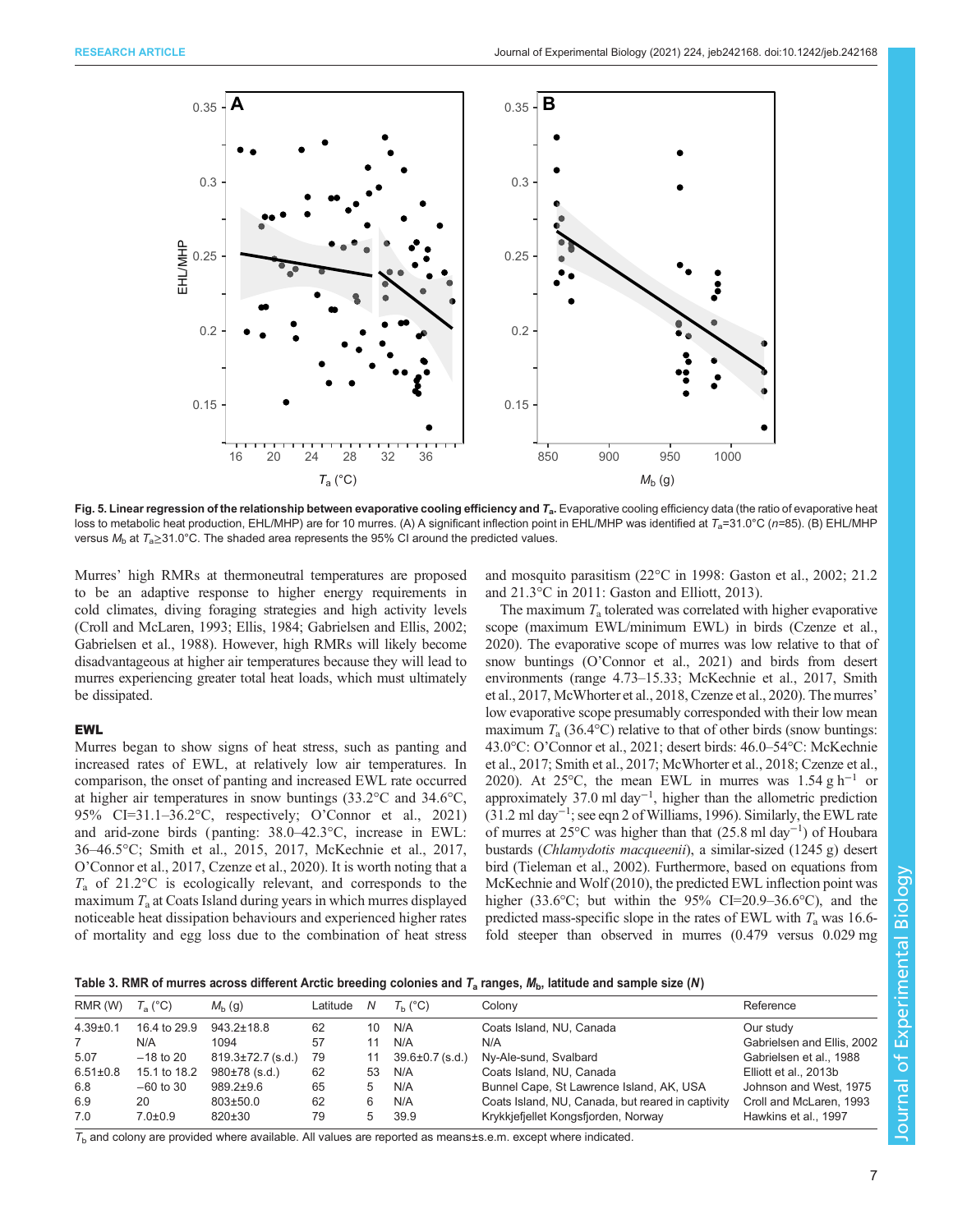$H_2O$  g h °C<sup>-1</sup>). The minimal increase in EWL rate of murres suggests they are restricted in their capacity to increase evaporative heat dissipation with increasing temperatures.

#### Evaporative cooling efficiency (EHL/MHP)

To our knowledge, murres displayed the lowest maximum evaporative cooling efficiency ever reported in a bird. However, we acknowledge that our dew points, and resulting absolute humidity levels, exceed those of previous heat tolerance investigations (e.g. dew points  $\leq 5^{\circ}$ C; [Smith et al., 2017\)](#page-11-0). Consequently, the maximum evaporative cooling capacity of thick-billed murres may have been negatively impacted given the interactive effects of humidity and  $T_a$  on EHL/MHP [\(Lasiewski](#page-10-0) [et al., 1966](#page-10-0)). Unfortunately, available data on the interaction between humidity and  $T_a$  in birds at high  $T_a$  is scarce and suggests substantial variation among taxa (e.g. [Gerson et al., 2014;](#page-10-0) [van Dyk](#page-11-0) [et al., 2019\)](#page-11-0), and we therefore at present cannot definitively say whether our dew points markedly influenced murres' cooling efficiency. At best, murres could only dissipate one-third of the heat they produced metabolically. Ratios of EHL/MHP<1 indicate an organism is unable to dissipate all of its metabolic heat through evaporative heat loss [\(Lasiewski et al., 1966\)](#page-10-0). While snow buntings also showed low evaporative cooling efficiencies, the inflection point for  $T_a$  in murres was lower than in buntings (31°C, 95% CI=18.6–35.2°C versus 36.7°C, 95% CI=31.0–42.3°C; O'[Connor et al., 2021\)](#page-11-0). More importantly, evaporative cooling efficiency decreased with increasing  $T_a$  in murres, suggesting they were producing heat at a faster rate than they were dissipating it. Murres depend on metabolic heat production to maintain their core  $T<sub>b</sub>$  [\(Johnson and West, 1975](#page-10-0)) and increase their metabolic rate with decreasing water temperatures [\(Croll and](#page-10-0) [McLaren, 1993\)](#page-10-0). High RMRs and low increases in EWL likely resulted in very low EHL/MHP values and heat tolerance capacities in murres.

#### $M<sub>b</sub>$  and heat tolerance

Larger murres were more vulnerable to heat stress as a result of higher RMRs and lower rates of EWL. Foraging strategies of murres vary with body size, with larger murres spending the most time at deeper and colder depths [\(Orben et al., 2015\)](#page-11-0). While a larger body size may convey an advantage for minimizing heat loss in murres when diving in cold water, it may also result in an increased risk of overheating while sitting on their nesting ledges, as evaporative cooling efficiency and heat tolerance limits both declined with increasing  $M<sub>b</sub>$ . To our knowledge, this is the first heat tolerance study on a diving seabird, or any large polar bird, and the adaptations for diving in icy waters may conflict with murres' ability to tolerate heat. In contrast, heat tolerance limits increased with  $M<sub>b</sub>$  in Australian passerines [\(McKechnie et al.,](#page-11-0) [2017](#page-11-0)), but there was no clear relationship in Sonoran passerines [\(Smith et al., 2017\)](#page-11-0). Body mass was the most important predictor of EWL across 174 bird species, with higher EWL rates in larger birds [\(Song and Beissinger, 2020\)](#page-11-0); however, smaller passerines experience higher rates of mass-specific EWL rates and have a greater risk of dehydration than larger birds ([Albright et al., 2017](#page-10-0); [McKechnie and Wolf, 2010](#page-11-0)). Larger murres demonstrated steeper increases in RMR and shallower increases in EWL, which clearly influenced EHL/MHP. In contrast, maximum EHL/MHP increased with increasing  $M<sub>b</sub>$  in Australian passerines ([McKechnie et al.,](#page-11-0) [2017](#page-11-0)); however, other studies have not found a clear relationship between  $M<sub>b</sub>$  and EHL/MHP ([Smith et al., 2017; Whitfield et al.,](#page-11-0) [2015](#page-11-0)).

#### Conclusions and ecological implications

Recent heat waves in the Gulf of Alaska were associated with the mass mortality and reproductive failures of several colonies of common murres (Uria aalge) [\(Piatt et al., 2020\)](#page-11-0). While these mortalities were hypothesized to be due to an 'ectothermic vice' on forage fish where birds faced increased foraging competition and reduced prey quality and quantity [\(Piatt et al., 2020\)](#page-11-0), direct effects of heat stress may have also contributed. We demonstrated that thick-billed murres have limited heat tolerance. As a darkplumage bird with 12–24 h incubation shifts, low heat tolerance may explain their heat dissipating behaviours, reproductive failures and mortalities at a maximum  $T_a$  as low as 16–22°C [\(Gaston](#page-10-0) [and Elliott, 2013](#page-10-0); [Gaston et al., 2002\)](#page-10-0). Importantly, when incubating in full sun, murre surface temperatures can reach 46°C [\(Gaston et al., 2002](#page-10-0)); therefore, the operative temperatures of the birds are likely much higher than the maximum  $T_a$  measured at Coats Island. In addition, the maximum EWL rate  $(2.27 g h^{-1})$ recorded here would only result in a loss of 2.9% of the mean  $M<sub>b</sub>$ (943 g) of murres over the period of an incubation shift (12 h, most of which may not be in direct sunlight because of cloud cover and nest orientation on the cliff), and is likely unable to cause dehydration. Thus, we argue that murre mortality is likely due to tissue stress associated with high body temperatures coupled with blood loss from mosquito parasitism ([Gaston and Elliott, 2013](#page-10-0); [Gaston et al., 2002\)](#page-10-0).

While we used multiple measures, we acknowledge that our low sample size of individual murres  $(n=10)$  due to logistical constraints makes it difficult for us to draw solid conclusions. Our confidence intervals surrounding our inflection point temperatures were large (approximately 15°C), which may be the result of our small sample size and large range of  $M_b$  (857–1027 g) among individuals. While we measured the effects of warmer temperatures on resting murres, further investigation should consider the impacts of heat stress during high energy behaviours, as endotherms are limited in the maximal energy they can expend by their ability to dissipate heat [\(Speakman and Król, 2010\)](#page-11-0). For example, common eiders (Somateria mollissima) experience hyperthermia during flight and must stop to cool down, which is a major cost of migration [\(Guillemette et al., 2016, 2017\)](#page-10-0). As murres are large seabirds with high energetic costs of flight [\(Elliott et al., 2013b\)](#page-10-0) and high daily energy requirements ([Elliott and Gaston, 2014](#page-10-0)), their low heat tolerance may lead to energetic trade-offs to support their high costs of thermoregulation, which may impact their behaviour, reproductive success and, ultimately, survival.

#### Acknowledgements

Field and technical assistance as well as equipment were provided by Jupie Angootealuk, Alyssa Eby, Bronwyn Harkness, Sébastien Harvey, Holly Hennin, Josiah Nakoolak, Douglas Noblet, Allison Patterson, Sarah Poole, Samuel Richard, Russell Turner, Shannon Whelan and the laboratory of Dr Vincent Careau at the University of Ottawa. We would also like to thank Dr Tony Gaston for reviewing our manuscript prior to submission. We thank the two anonymous reviewers for their insightful feedback which greatly improved the manuscript.

#### Competing interests

The authors declare no competing or financial interests.

#### Author contributions

Conceptualization: E.S.C., R.S.O., A.L.H., O.P.L., F.V., K.H.E.; Methodology: E.S.C.; Formal analysis: E.S.C.; Investigation: E.S.C.; Resources: R.S.O., H.G.G., K.H.E.; Data curation: E.S.C.; Writing - original draft: E.S.C.; Writing - review & editing: E.S.C., R.S.O., H.G.G., A.L.H., O.P.L., F.V., K.H.E.; Visualization: E.S.C.; Supervision: H.G.G., K.H.E.; Funding acquisition: E.S.C., H.G.G., A.L.H., O.P.L., F.V., K.H.E.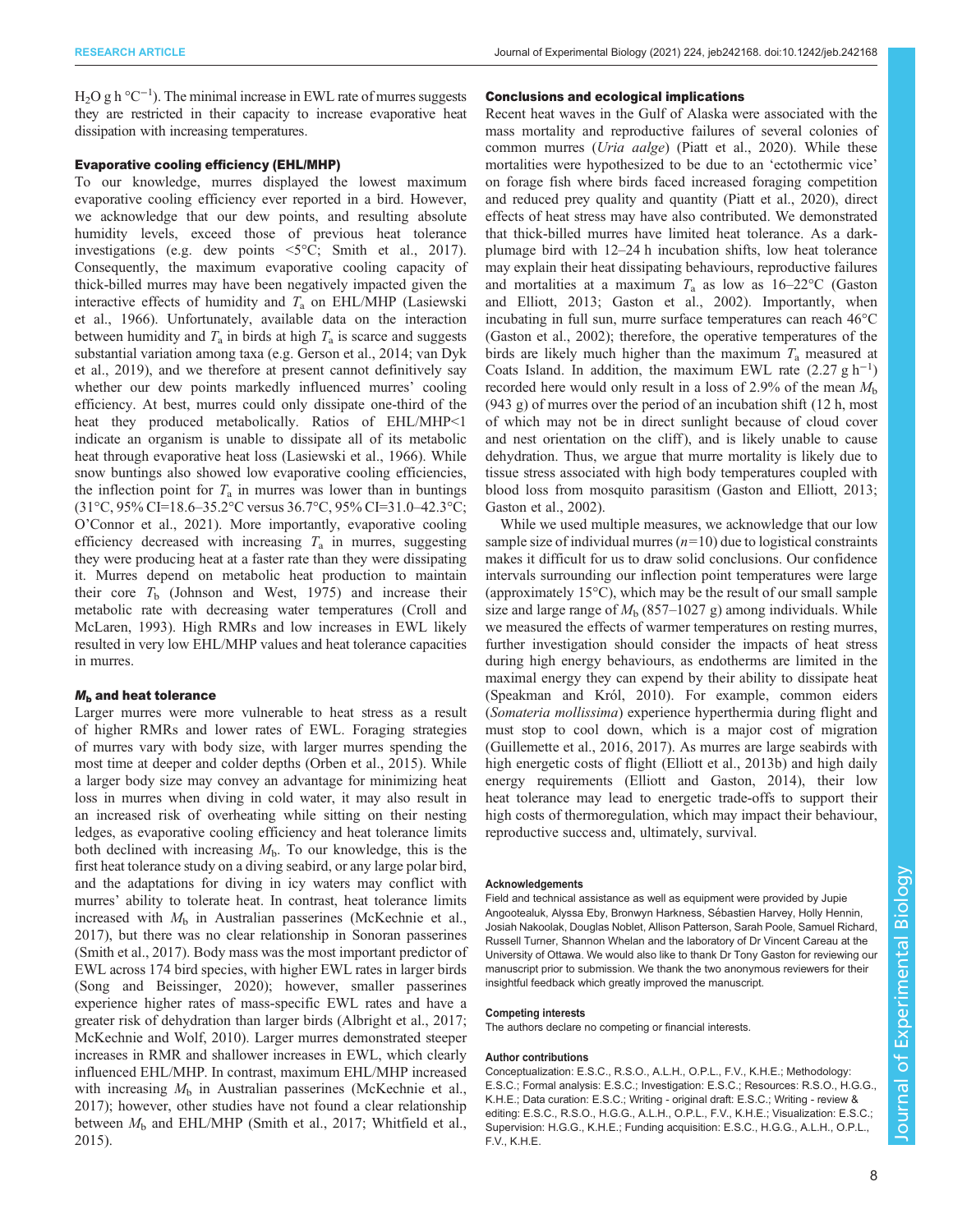#### <span id="page-10-0"></span>Funding

Project support was provided by a Fonds de Recherche du Quebec Nature et Technologies Team research project grant provided to F.V., A.L.H., O.P.L. and K.H.E. Field work at Coats Island was supported by Discovery grants from the Natural Sciences and Engineering Research Council of Canada (NSERC) to K.H.E. and O.P.L. Logistical and financial support was provided by Environment and Climate Change Canada, the Polar Continental Shelf Program (PCSP), the Nunavut Research Institute (NRI), and the Northern Scientific Training Program (NSTP). The W. Garfield Weston Foundation Award for Northern Research, Fonds de Recherche du Quebec Nature et Technologies, L'Oréal-UNESCO Women in Science Research Excellence and Natural Sciences and Engineering Research Council of Canada (NSERC) postdoctoral research fellowships were provided to E.S.C., along with an Earth Rangers grant and an Arctic Institute of North America Grant-in-Aid. Open access funding provided by McGill University. Deposited in PMC for immediate release.

#### References

- [Albright, T. P., Mutiibwa, D., Gerson, A. R., Smith, E. K., Talbot, W. A.,](https://doi.org/10.1073/pnas.1613625114) O'[Neill, J. J., McKechnie, A. E. and Wolf, B. O.](https://doi.org/10.1073/pnas.1613625114) (2017). Mapping evaporative [water loss in desert passerines reveals an expanding threat of lethal dehydration.](https://doi.org/10.1073/pnas.1613625114) Proc. Natl. Acad. Sci. USA 114[, 2283-2288. doi:10.1073/pnas.1613625114](https://doi.org/10.1073/pnas.1613625114)
- Anisimov, O. A., Vaughan, D. G., Callaghan, T. V., Furgal, C., Marchant, H., Prowse, T. D., Vilhjálmsson, H. and Walsh, J. E. (2007). Polar regions (Arctic and Antarctic). In Climate Change 2007: Impacts, Adaptation and Vulnerability. Contribution of Working Group II to the Fourth Assessment Report of the Intergovernmental Panel on Climate Change (ed. M. L. Parry, O. F. Canziani, J. P. Palutikof, P. J. van der Linden and C. E. Hanson), pp. 653-685. Cambridge, UK: Cambridge University Press.
- Aschoff, J. and Pohl, H. (1970). Der ruheumsatz von vögeln als funktion der tageszeit und der körpergröße. J. Ornithol. 111[, 38-47. doi:10.1007/BF01668180](https://doi.org/10.1007/BF01668180)
- [Bartholomew, G. A., Vleck, D. and Vleck, C. M.](https://doi.org/10.1242/jeb.90.1.17) (1981). Instantaneous [measurements of oxygen consumption during pre-flight warm-up and post-flight](https://doi.org/10.1242/jeb.90.1.17) [cooling in sphingid and saturniid moths.](https://doi.org/10.1242/jeb.90.1.17) J. Exp. Biol. 90, 17-32. doi:10.1242/jeb. [90.1.17](https://doi.org/10.1242/jeb.90.1.17)
- Bates, D., Mä[chler, M., Bolker, B. and Walker, S.](https://doi.org/10.18637/jss.v067.i01) (2015). Fitting linear mixedeffects models using lme4. J. Stat. Softw. 67[, 1-48. doi:10.18637/jss.v067.i01](https://doi.org/10.18637/jss.v067.i01)
- [Boersma, P. D. and Rebstock, G. A.](https://doi.org/10.1371/journal.pone.0085602) (2014). Climate change increases [reproductive failure in magellanic penguins.](https://doi.org/10.1371/journal.pone.0085602) PLoS ONE 9, e85602. doi:10.1371/ [journal.pone.0085602](https://doi.org/10.1371/journal.pone.0085602)
- [Bolger, D. T., Patten, M. A. and Bostock, D. C.](https://doi.org/10.1007/s00442-004-1734-9) (2005). Avian reproductive failure in [response to an extreme climatic event.](https://doi.org/10.1007/s00442-004-1734-9) Oecologia 142, 398-406. doi:10.1007/ [s00442-004-1734-9](https://doi.org/10.1007/s00442-004-1734-9)
- Burnham, K. P. and Anderson, D. R. (2002). Model Selection and Multimodel Inference: A Practical Information-Theoretic Approach, 2nd edn. New York: Spring-Verlag New York, Inc.
- Chmura, H. E., Krause, J. S., Pé[rez, J. H., Ramenofsky, M. and Wingfield, J. C.](https://doi.org/10.1007/s10336-020-01754-z) [\(2020\). Autumn migratory departure is influenced by reproductive timing and](https://doi.org/10.1007/s10336-020-01754-z) weather in an Arctic passerine. J. Ornithol. 161[, 779-791. doi:10.1007/s10336-](https://doi.org/10.1007/s10336-020-01754-z) [020-01754-z](https://doi.org/10.1007/s10336-020-01754-z)
- Clairbaux, M., Fort, J., Mathewson, P., Porter, W., Strøm, H. and Grémillet, D. [\(2019\). Climate change could overturn bird migration: Transarctic flights and high](https://doi.org/10.1038/s41598-019-54228-5)[latitude residency in a sea ice free Arctic.](https://doi.org/10.1038/s41598-019-54228-5) Sci. Rep. 9, 1-13. doi:10.1038/s41598-[019-54228-5](https://doi.org/10.1038/s41598-019-54228-5)
- [Conradie, S. R., Woodborne, S. M., Cunningham, S. J. and McKechnie, A. E.](https://doi.org/10.1073/pnas.1821312116) [\(2019\). Chronic, sublethal effects of high temperatures will cause severe declines](https://doi.org/10.1073/pnas.1821312116) [in southern African arid-zone birds during the 21st century.](https://doi.org/10.1073/pnas.1821312116) Proc. Natl. Acad. Sci. USA 116[, 14065-14070. doi:10.1073/pnas.1821312116](https://doi.org/10.1073/pnas.1821312116)
- Croll, D. A. and McLaren, E. [\(1993\). Diving metabolism and thermoregulation in](https://doi.org/10.1007/BF00263602) [common and thick-billed murres.](https://doi.org/10.1007/BF00263602) J. Comp. Physiol. B 163, 160-166. doi:10.1007/ [BF00263602](https://doi.org/10.1007/BF00263602)
- [Czenze, Z. J., Kemp, R., van Jaarsveld, B., Freeman, M. T., Smit, B., Wolf, B. O.](https://doi.org/10.1111/1365-2435.13573) and McKechnie, A. E. [\(2020\). Regularly drinking desert birds have greater](https://doi.org/10.1111/1365-2435.13573) [evaporative cooling capacity and higher heat tolerance limits than non-drinking](https://doi.org/10.1111/1365-2435.13573) species. Funct. Ecol. 34[, 1589-1600. doi:10.1111/1365-2435.13573](https://doi.org/10.1111/1365-2435.13573)
- Drent, R. H. and Stonehouse, B. [\(1971\). Thermoregulatory responses of the](https://doi.org/10.1016/0300-9629(71)90254-4) [peruvian penguin, Spheniscus humboldti.](https://doi.org/10.1016/0300-9629(71)90254-4) Comp. Biochem. Physiol. A Physiol. 40, [689-710. doi:10.1016/0300-9629\(71\)90254-4](https://doi.org/10.1016/0300-9629(71)90254-4)
- Elliott, K. H. and Gaston, A. J. (2014). Dive behaviour and daily energy expenditure in thick-billed murres Uria Lomvia after leaving the breeding colony. Mar. Ornithol. 42, 183-189.
- [Elliott, K. H., Welcker, J., Gaston, A. J., Hatch, S. A., Palace, V., Hare, J. F.,](https://doi.org/10.1242/bio.20134358) Speakman, J. R. and Anderson, W. G. [\(2013a\). Thyroid hormones correlate with](https://doi.org/10.1242/bio.20134358) [resting metabolic rate, not daily energy expenditure, in two charadriiform seabirds.](https://doi.org/10.1242/bio.20134358) Biol. Open 2[, 580-586. doi:10.1242/bio.20134358](https://doi.org/10.1242/bio.20134358)
- [Elliott, K. H., Ricklefs, R. E., Gaston, A. J., Hatch, S. A., Speakman, J. R. and](https://doi.org/10.1073/pnas.1304838110) Davoren, G. K. [\(2013b\). High flight costs, but low dive costs, in auks support the](https://doi.org/10.1073/pnas.1304838110) [biomechanical hypothesis for flightlessness in penguins.](https://doi.org/10.1073/pnas.1304838110) Proc. Natl. Acad. Sci. USA 110[, 9380-9384. doi:10.1073/pnas.1304838110](https://doi.org/10.1073/pnas.1304838110)

Ellis, H. I. (1984). Energetics of free-ranging seabirds. In Seabird Energetics (ed. G. C. Whittow), pp. 203-234. New York: Plenum Press.

- [Frederiksen, M., Descamps, S., Erikstad, K. E., Gaston, A. J., Gilchrist, H. G.,](https://doi.org/10.1016/j.biocon.2016.05.011) Gré[millet, D., Johansen, K. L., Kolbeinsson, Y., Linnebjerg, J. F., Mallory,](https://doi.org/10.1016/j.biocon.2016.05.011) M. L. et al. [\(2016\). Migration and wintering of a declining seabird, the thick-billed](https://doi.org/10.1016/j.biocon.2016.05.011) murre Uria lomvia[, on an ocean basin scale: Conservation implications.](https://doi.org/10.1016/j.biocon.2016.05.011) Biol. Conserv. 200[, 26-35. doi:10.1016/j.biocon.2016.05.011](https://doi.org/10.1016/j.biocon.2016.05.011)
- Gabrielsen, G., Ellis, H. (2002). Energetics of free-ranging seabirds. In Biology of Marine Birds (ed. B. A. Schreiber and J. Burger), pp. 359-407. Boca Raton: CRC Press.
- [Gabrielsen, G. W., Mehlum, F. and Karlsen, H. E.](https://doi.org/10.1007/BF00691000) (1988). Thermoregulation in 4 [species of Arctic Seabirds.](https://doi.org/10.1007/BF00691000) J. Comp. Physiol. B 157, 703-708. doi:10.1007/ [BF00691000](https://doi.org/10.1007/BF00691000)
- Gaston, A. J. and Elliott, K. H. [\(2013\). Effects of climate-induced changes in](https://doi.org/10.14430/arctic4265) [parasitism, predation and predator-predator interactions on reproduction and](https://doi.org/10.14430/arctic4265) survival of an Arctic marine bird. Arctic 66[, 43-51. doi:10.14430/arctic4265](https://doi.org/10.14430/arctic4265)
- Gaston, A. J. and Hipfner, M. [\(1998\). The effect of ice conditions in northern](https://doi.org/10.1139/z97-222) [Hudson Bay on breeding by thick-billed murres \(](https://doi.org/10.1139/z97-222)Uria lomvia). Can. J. Zool. 76, [480-492. doi:10.1139/z97-222](https://doi.org/10.1139/z97-222)
- Gaston, A. J. and Noble, D. G. [\(1985\). The diet of thick-billed murres \(](https://doi.org/10.1139/z85-173)Uria lomvia) [in west Hudson Strait and north-east Hudson Bay.](https://doi.org/10.1139/z85-173) Can. J. Zool. 63, 1148-1160. [doi:10.1139/z85-173](https://doi.org/10.1139/z85-173)
- [Gaston, A. J., de Forest, L. N., Donaldson, G. and Noble, D. G.](https://doi.org/10.2307/1369103) (1994). Population [parameters of thick-billed murres at Coats Island, Northwest Territories, Canada.](https://doi.org/10.2307/1369103) Condor 96[, 935-948. doi:10.2307/1369103](https://doi.org/10.2307/1369103)
- [Gaston, A. J., Hipfner, J. M. and Campbell, D.](https://doi.org/10.1046/j.1474-919X.2002.00038.x) (2002). Heat and mosquitoes cause [breeding failures and adult mortality in an arctic-nesting seabird.](https://doi.org/10.1046/j.1474-919X.2002.00038.x) Ibis (Lond. 1859). 144[, 185-191. doi:10.1046/j.1474-919X.2002.00038.x](https://doi.org/10.1046/j.1474-919X.2002.00038.x)
- [Gaston, A. J., Woo, K. and Hipfner, J. M.](https://doi.org/10.14430/arctic618) (2003). Trends in forage fish populations [in northern Hudson Bay since 1981, as determined from the diet of nestling thick](https://doi.org/10.14430/arctic618)billed murres Uria lomvia. Arctic 56[, 227-233. doi:10.14430/arctic618](https://doi.org/10.14430/arctic618)
- [Gaston, A. J., Gilchrist, H. G. and Hipfner, J. M.](https://doi.org/10.1111/j.1365-2656.2005.00982.x) (2005). Climate change, ice [conditions and reproduction in an Arctic nesting marine bird: Brunnich](https://doi.org/10.1111/j.1365-2656.2005.00982.x)'s guillemot (Uria lomvia L.). J. Anim. Ecol. 74[, 832-841. doi:10.1111/j.1365-2656.2005.](https://doi.org/10.1111/j.1365-2656.2005.00982.x) [00982.x](https://doi.org/10.1111/j.1365-2656.2005.00982.x)
- [Gaston, A. J., Gilchrist, H. G., Mallory, M. L. and Smith, P. A.](https://doi.org/10.1525/cond.2009.080077) (2009). Changes in [seasonal events, peak food availability, and consequent breeding adjustment in a](https://doi.org/10.1525/cond.2009.080077) [marine bird: a case of progressive mismatching.](https://doi.org/10.1525/cond.2009.080077) Condor 111, 111-119. doi:10. [1525/cond.2009.080077](https://doi.org/10.1525/cond.2009.080077)
- [Gaston, A. J., Mallory, M. L. and Gilchrist, H. G.](https://doi.org/10.1007/s00300-012-1168-5) (2012). Populations and trends of Canadian Arctic seabirds. Polar Biol. 35[, 1221-1232. doi:10.1007/s00300-012-](https://doi.org/10.1007/s00300-012-1168-5) [1168-5](https://doi.org/10.1007/s00300-012-1168-5)
- [Gerson, A. R., Smith, E. K., Smit, B., McKechnie, A. E. and Wolf, B. O.](https://doi.org/10.1086/678956) (2014). [The impact of humidity on evaporative cooling in small desert birds exposed to](https://doi.org/10.1086/678956) high air temperatures. Physiol. Biochem. Zool. 87[, 782-795. doi:10.1086/678956](https://doi.org/10.1086/678956)
- [Gerson, A. R., McKechnie, A. E., Smit, B., Whitfield, M. C., Smith, E. K., Talbot,](https://doi.org/10.1111/1365-2435.13274) [W. A., McWhorter, T. J. and Wolf, B. O.](https://doi.org/10.1111/1365-2435.13274) (2019). The functional significance of [facultative hyperthermia varies with body size and phylogeny in birds.](https://doi.org/10.1111/1365-2435.13274) Funct. Ecol. 33[, 597-607. doi:10.1111/1365-2435.13274](https://doi.org/10.1111/1365-2435.13274)
- [Guillemette, M., Woakes, A. J., Larochelle, J., Polymeropoulos, E. T., Granbois,](https://doi.org/10.1098/rstb.2015.0386) [J.-M., Butler, P. J., Pelletier, D., Frappell, P. B. and Portugal, S. J.](https://doi.org/10.1098/rstb.2015.0386) (2016). Does [hyperthermia constrain flight duration in a short-distance migrant?](https://doi.org/10.1098/rstb.2015.0386) Philos. Trans. R. Soc. B Biol. Sci. 371[, 20150386. doi:10.1098/rstb.2015.0386](https://doi.org/10.1098/rstb.2015.0386)
- [Guillemette, M., Polymeropoulos, E. T., Portugal, S. J. and Pelletier, D.](https://doi.org/10.3389/fphys.2017.00532) (2017). It [takes time to be cool: On the relationship between hyperthermia and body cooling](https://doi.org/10.3389/fphys.2017.00532) in a migrating seaduck. Front. Physiol. 8[, 1-10. doi:10.3389/fphys.2017.00532](https://doi.org/10.3389/fphys.2017.00532)
- [Hawkins, P. A. J., Butler, P. J., Woakes, A. J. and Gabrielsen, G. W.](https://doi.org/10.1242/jeb.200.12.1757) (1997). Heat [increment of feeding in Brunnich](https://doi.org/10.1242/jeb.200.12.1757)'s guillemot Uria lomvia. J. Exp. Biol. 200, [1757-1763. doi:10.1242/jeb.200.12.1757](https://doi.org/10.1242/jeb.200.12.1757)
- Johnson, S. R. and West, G. C. [\(1975\). Growth and development of heat regulation](https://doi.org/10.2307/3676282) [in nestlings, and metabolism of adult common and thick-billed murres.](https://doi.org/10.2307/3676282) Ornis Scand. 6[, 109-115. doi:10.2307/3676282](https://doi.org/10.2307/3676282)
- Koller, M. [\(2016\). robustlmm: an R package for robust estimation of linear mixed](https://doi.org/10.18637/jss.v075.i06)effects models. J. Stat. Softw. 75[, 1-24. doi:10.18637/jss.v075.i06](https://doi.org/10.18637/jss.v075.i06)
- Lasiewski, R. C. and Dawson, W. R. [\(1967\). A re-examination of the relation](https://doi.org/10.2307/1366368) [between standard metabolic rate and body weight in birds.](https://doi.org/10.2307/1366368) Condor 69, 13-23. [doi:10.2307/1366368](https://doi.org/10.2307/1366368)
- [Lasiewski, R. C., Acosta, A. L. and Bernstein, M. H.](https://doi.org/10.1016/0010-406X(66)90153-8) (1966). Evaporative water [loss in birds-I. Characteristics of the open flow method of determination, and their](https://doi.org/10.1016/0010-406X(66)90153-8) [relation to estimates of thermoregulatory ability.](https://doi.org/10.1016/0010-406X(66)90153-8) Comp. Biochem. Physiol. 19, [445-457. doi:10.1016/0010-406X\(66\)90153-8](https://doi.org/10.1016/0010-406X(66)90153-8)
- Le Corre, M., Dussault, C. and Côté, S. D. [\(2017\). Weather conditions and variation](https://doi.org/10.1093/jmammal/gyw177) [in timing of spring and fall migrations of migratory caribou.](https://doi.org/10.1093/jmammal/gyw177) J. Mammal. 98, [260-271. doi:10.1093/jmammal/gyw177](https://doi.org/10.1093/jmammal/gyw177)
- Lighton, J. R. B. (2019). Measuring Metabolic Rates: A Manual for Scientists, 2nd edn. Oxford: Oxford University Press.
- Logan, M. (2010). Biostatistical Design and Analysis using R: A Practical Guide. Chichester: Wiley-Blackwell.
- McBean, G., Alekseev, G., Chen, D., Førland, E., Fyfe, J., Groisman, P. Y. P., King, R., Melling, H., Vose, R. and Whitfield, P. P. H. (2005). Arctic climate: past